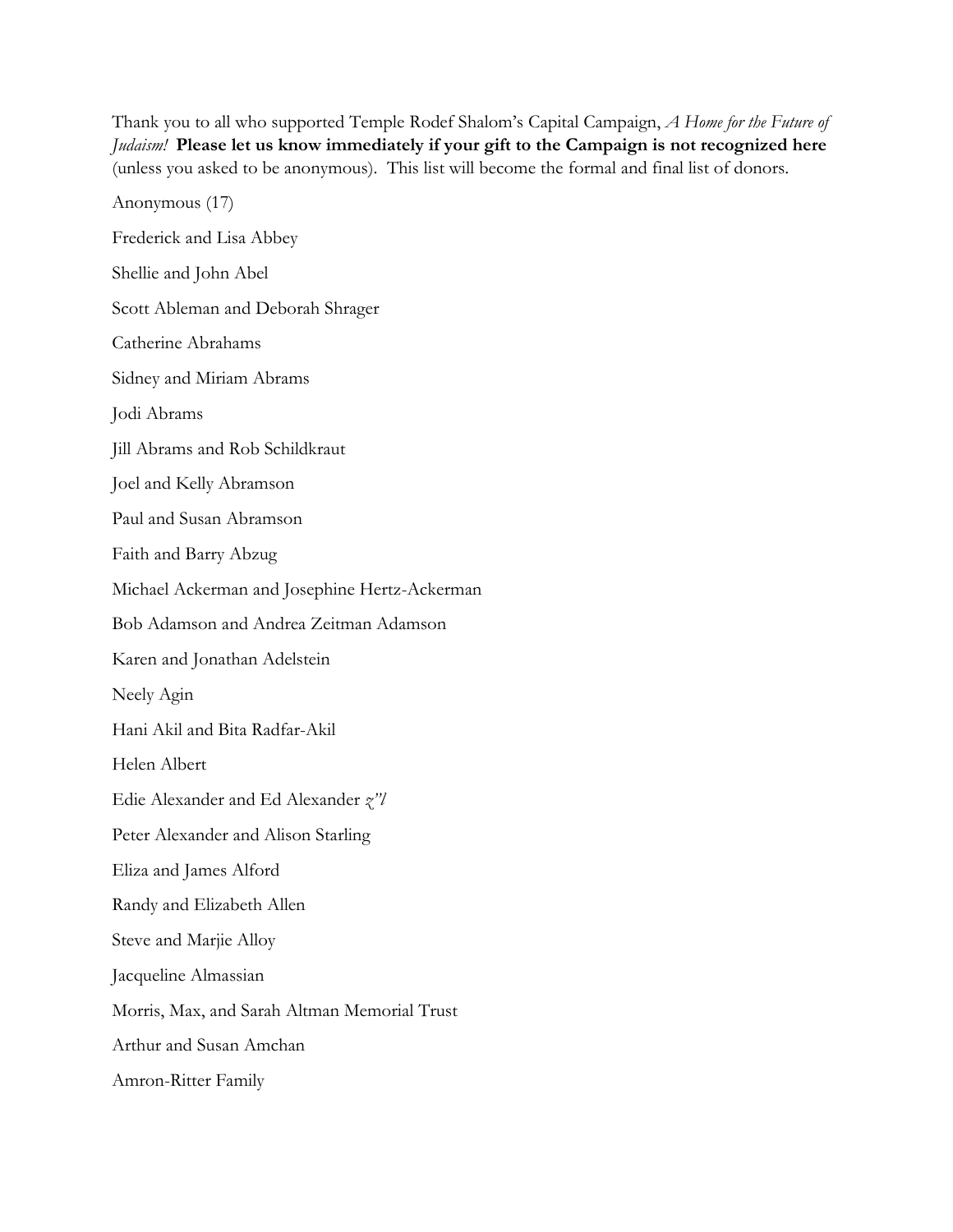Tyler and Lisa Anbinder Jacqueline Anders Steven Anders and Elisa Joseph Anders William and Renee Andrews David and Ginger Ansell Steven and Ann Aoki Apsel Family Archer Family Dean and Greer Armandroff Jesse and Valerie Aronson Cherie and Bill Artz Allie and Ellen Ash Ash-Klein Family James Asker and Jane Gurin Axelrad Family Lawrence and Ruth Axelrod Nina Bacas Libi Baehr Barbara Brot Bailey and Scott Bailey Josh and Jill Baker Michael and Nancy Baker Susan Baker Andrew and Susan Baldwin Charles and Ilene Banker Karen and Luis Baquedano Bruce Barishman and Ted Kavich Stuart and Alison Barkoff Caryn Barnet and Aric Mutchnick Michael Baron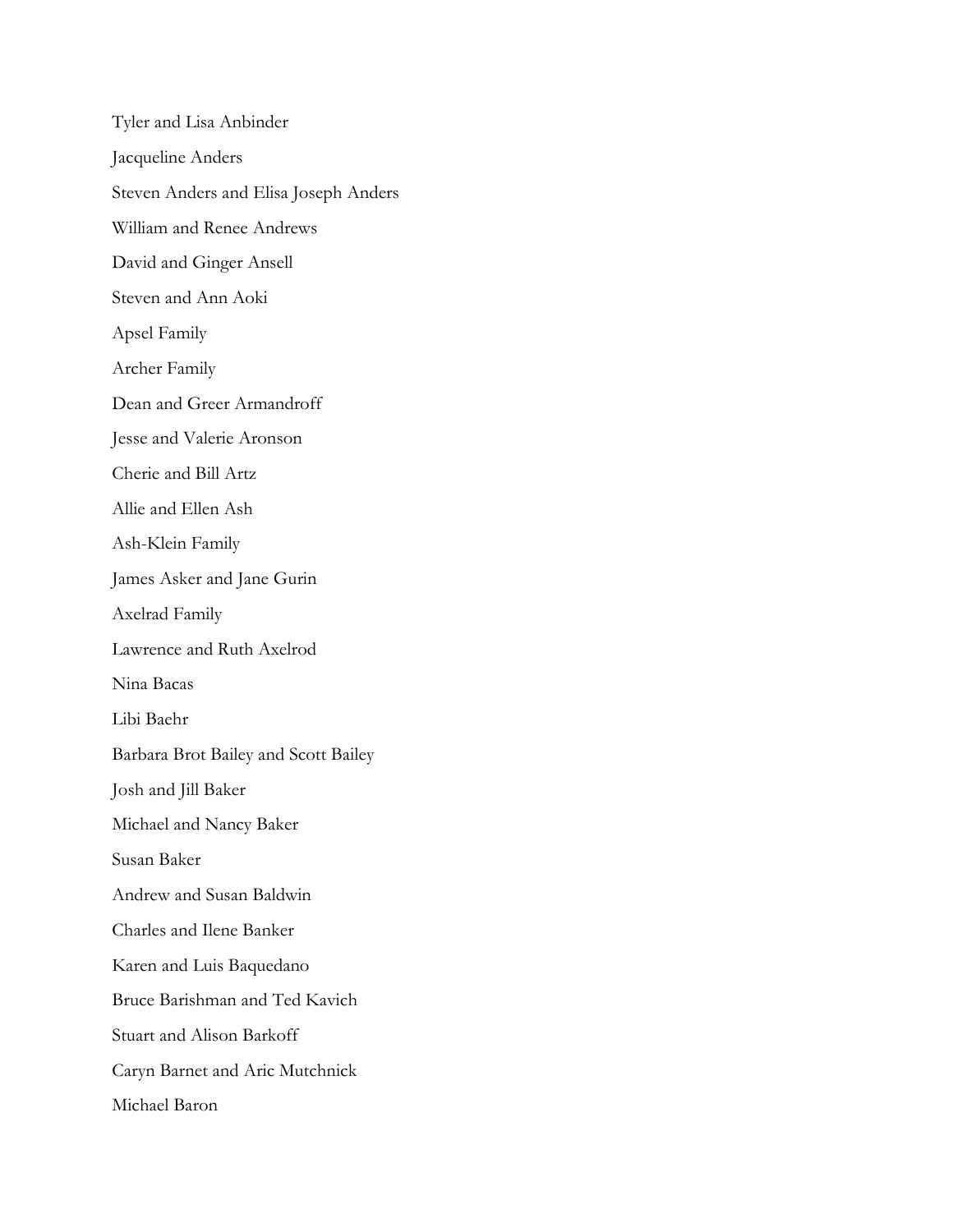Jay Bass and Barbara Cohen Michaele Battles Mark Bayer and Meredith Singer Jamie and Donald Beaulieu Marina Lyn Beckhard and Alan Luberda Amy Beckman and Steven Gaba Edward and Iris Beckwith Bill and Fern Bekenstein Marla and Christopher Belvedere Debora Benchoam and George Rogers Bender Family Matthew Bennett and Susan Lambert Galeet BenZion Robert and Yibis Berezdivin Deborah Berger and Daniel Lavan Rabbi Laszlo Berkowits Frank Berkowitz and Cirrelda Cooper Jonathan and Joann Berkson William Berkson and Isabelle Tsakok Lee Berner and Beth Freedman Jacob and Cassandra Bernstein Lori and Jacob Bernstein Rabbi Stephanie Bernstein and Henry Winokur Jon Bernstein and Leslie Silverman Paul Bernstein and Susan Pederson Craig and Sherry Beyers Jeff Bialos and Leslie Kerman Howard Bierman and Jill Coleman Russell and Susan Bikoff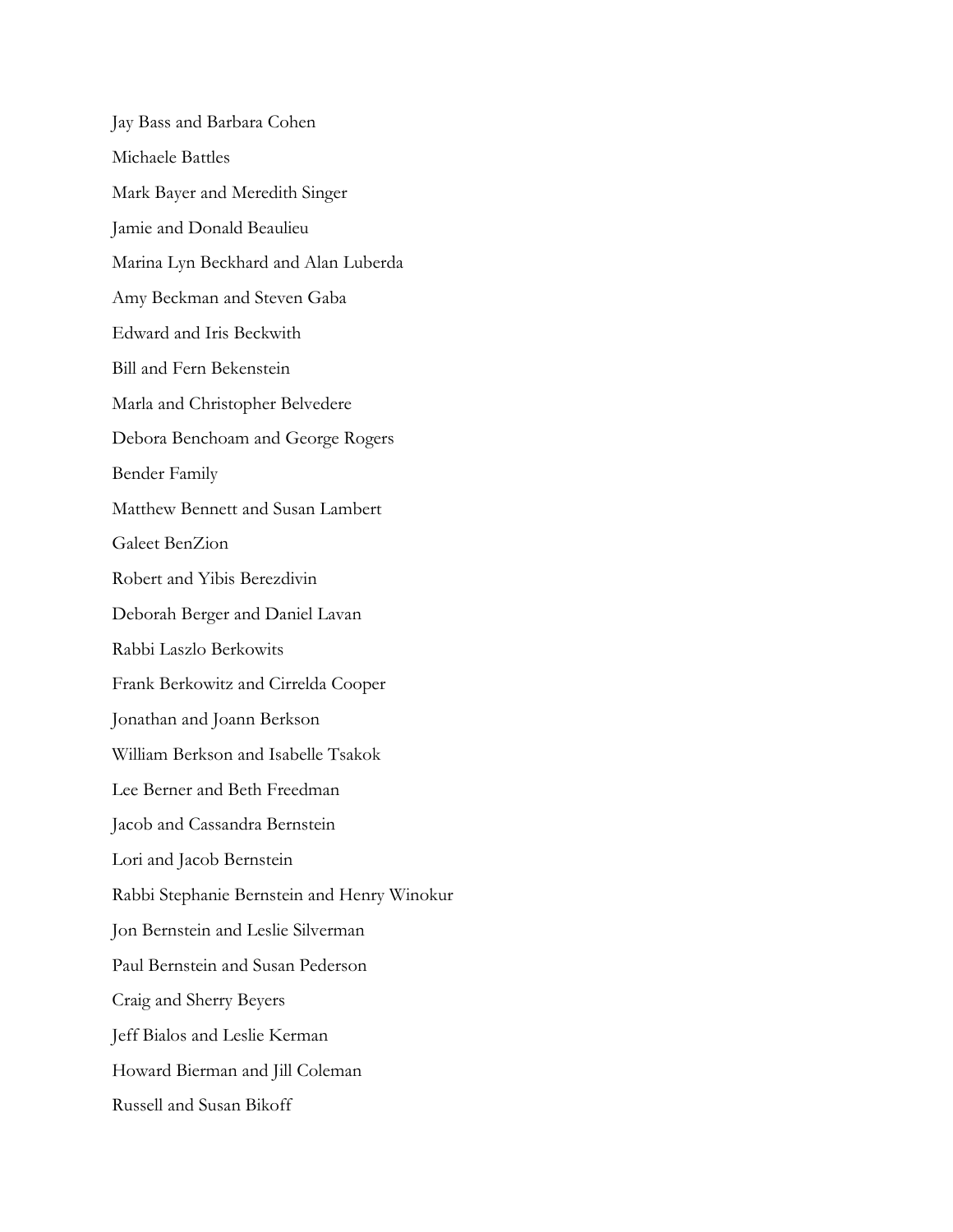Binstock Family Matt and Ilona Birenbaum Richard and Joan Bishow Bizar Family John and Deborah Blacksten Ellen and Dan Blalock Merton and Janine Bland Fern Bleckner and Family Ron and Nancy Bleeker Daniel and Margaret Bleicher Cookie and Nelson Blitz Robert and Nancy Bloch Nadine Block Steven Bloom and Elsie Kappler Sally Bloomberg and David Hindin David and Norma Blum Fred Blumenthal Joshua and Sharon Blumenthal Mike and Christin Blyumin Mendel Bocknek, *z"l* Steven and Christine Boehm Stephen and Sandra Bogorad Martin and Leslie Borak Cantor Annie Bornstein Marc Borodin and Alexandra Simpson Rebecca Borovsky Henry and Joan Botuck Lisa and Tim Bourdeau Daniela Brancaforte and Ken Marty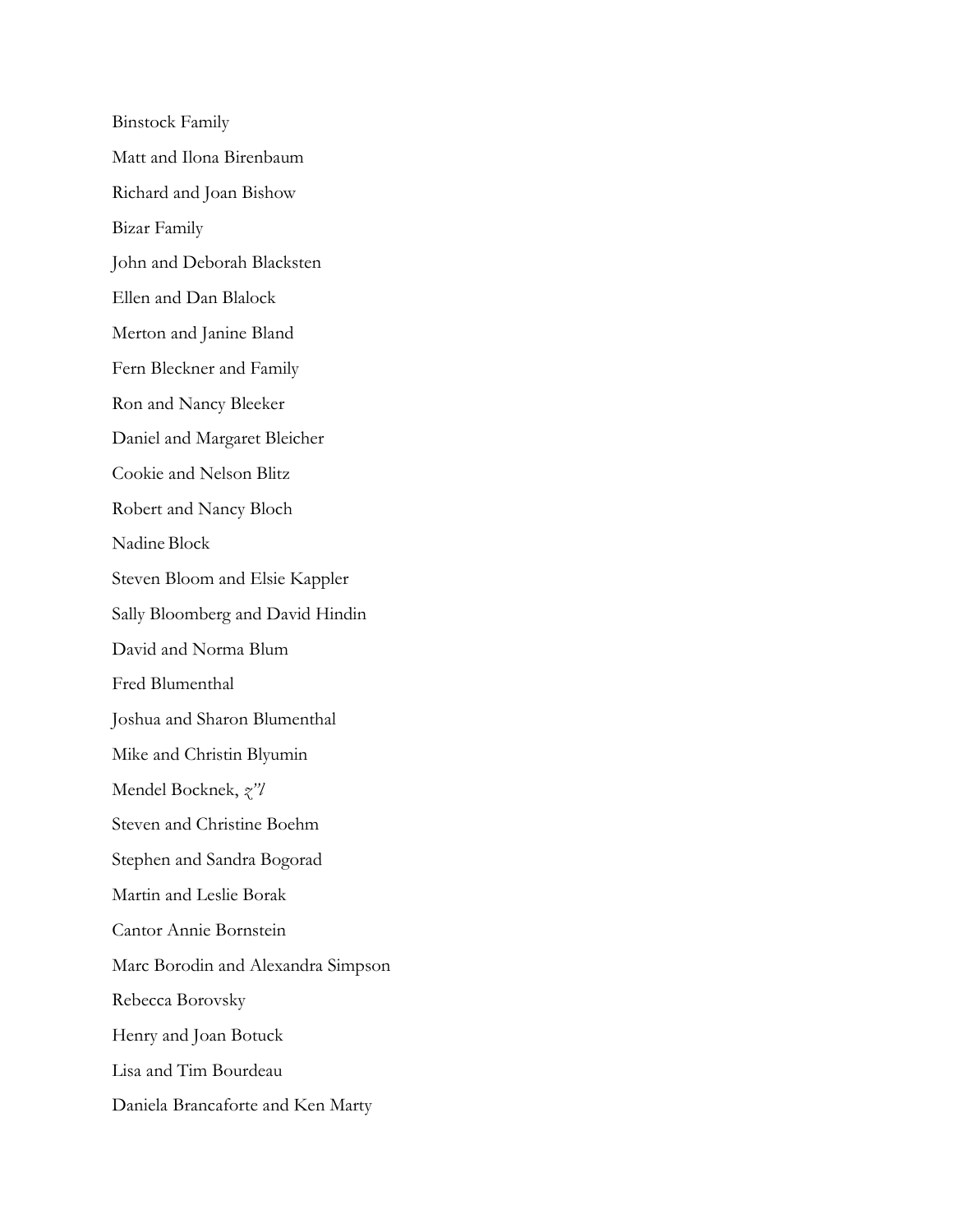Braunstein-Kubler Family Joel and Carol Breitner Rick and Debbie Bress John and Elizabeth Breyer Howard and Gloria Briskin Kristina and Loren Brody Richard and Francine Bromberg Harvey and Leni Bronstein Samuel Brooke and Gail Weiss David and Melanie Brookes-Weiss Matthew and Deborah Brooks Matthew Brooks and Christine Sentner Brooks Robert Brooks and Julie Griffith Risa and Matthew Broudy F.L. Broussard Claire Kaufman Brown Peter and Michele Brown David and Elise Brunori Dan and Judith Burkitt Bob and Tracy Bushkoff William and Debra Busker Kathleen Butterini Michael Canes Lee and Christina Caplan Cady and Grayson Carr Trey and Dana Carr Carrillo-Klein Family John and JamieCarter Mary Castillo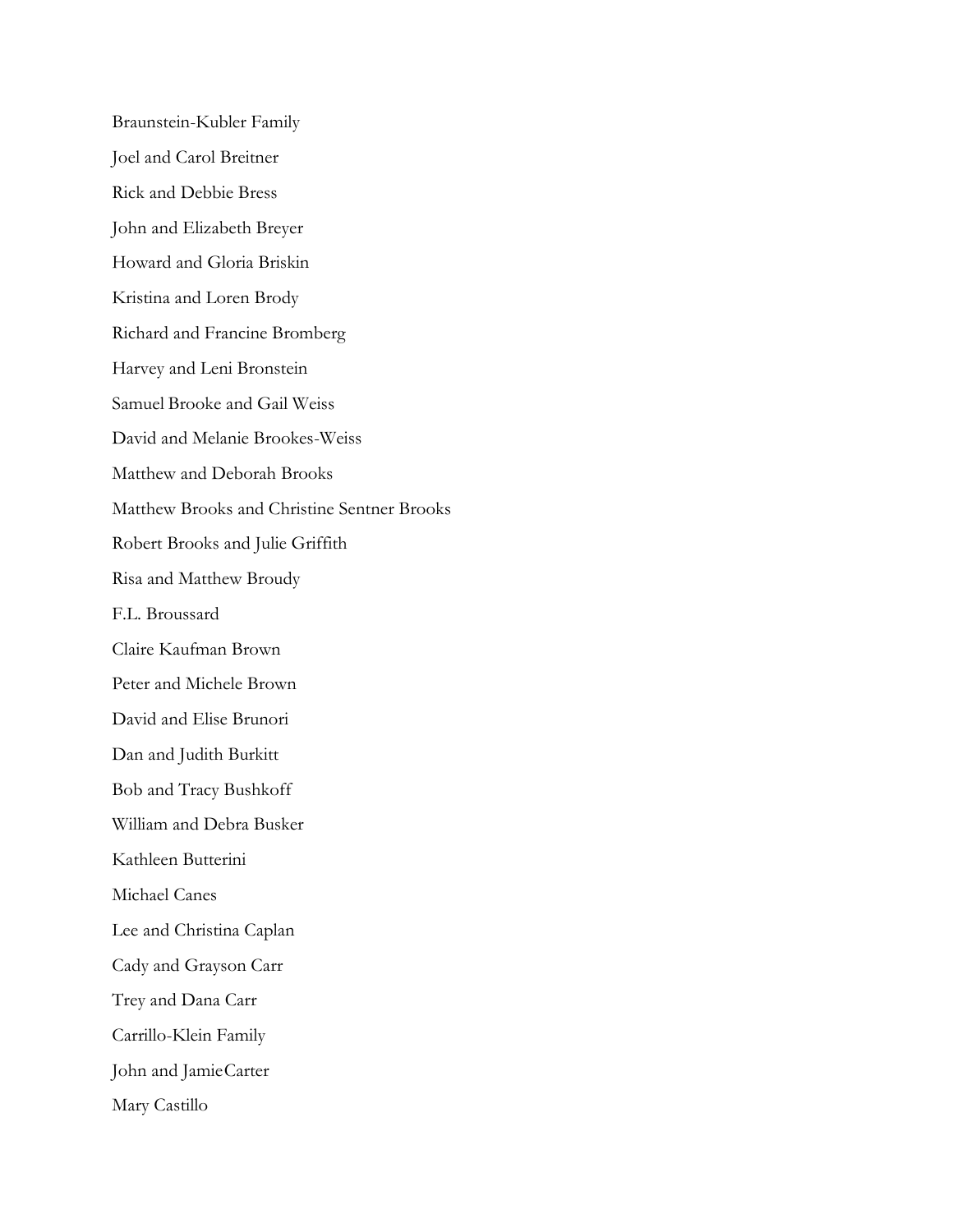Susan Castle

Phyllis Cela and Gary Sidell

Derek and Rena Cervoni

Carolyn and Jake Chachkin

Nancy and Henry Chajet

Lawrence and Ellen Chalmer

Henry Chamberlain and Lisa Burns

Paul and Charlotte Chandler

Jen and Dave Charlap

Libby and John Chisholm

Buddy and Jody Christensen

Sylvia A. Cikins

Susan Cirker

Clark-Metlin Family

Claster Family

William and Willa Cleary

Mike and Cheryl Coe

Adam Cohen and Mollie Loeffler

Blanche Cohen, *z"l*

Deb Cohen

Edmund Cohen

Elly Cohen

Jeff Cohen and Maria Castillo

Joe and Carol Cohen

Josh and Aslin Cohen, and Arlene Adler

Leah Cohen

Mort and Roslyn Cohen

Ronald and Catherine Cohen

Sheryl Cohen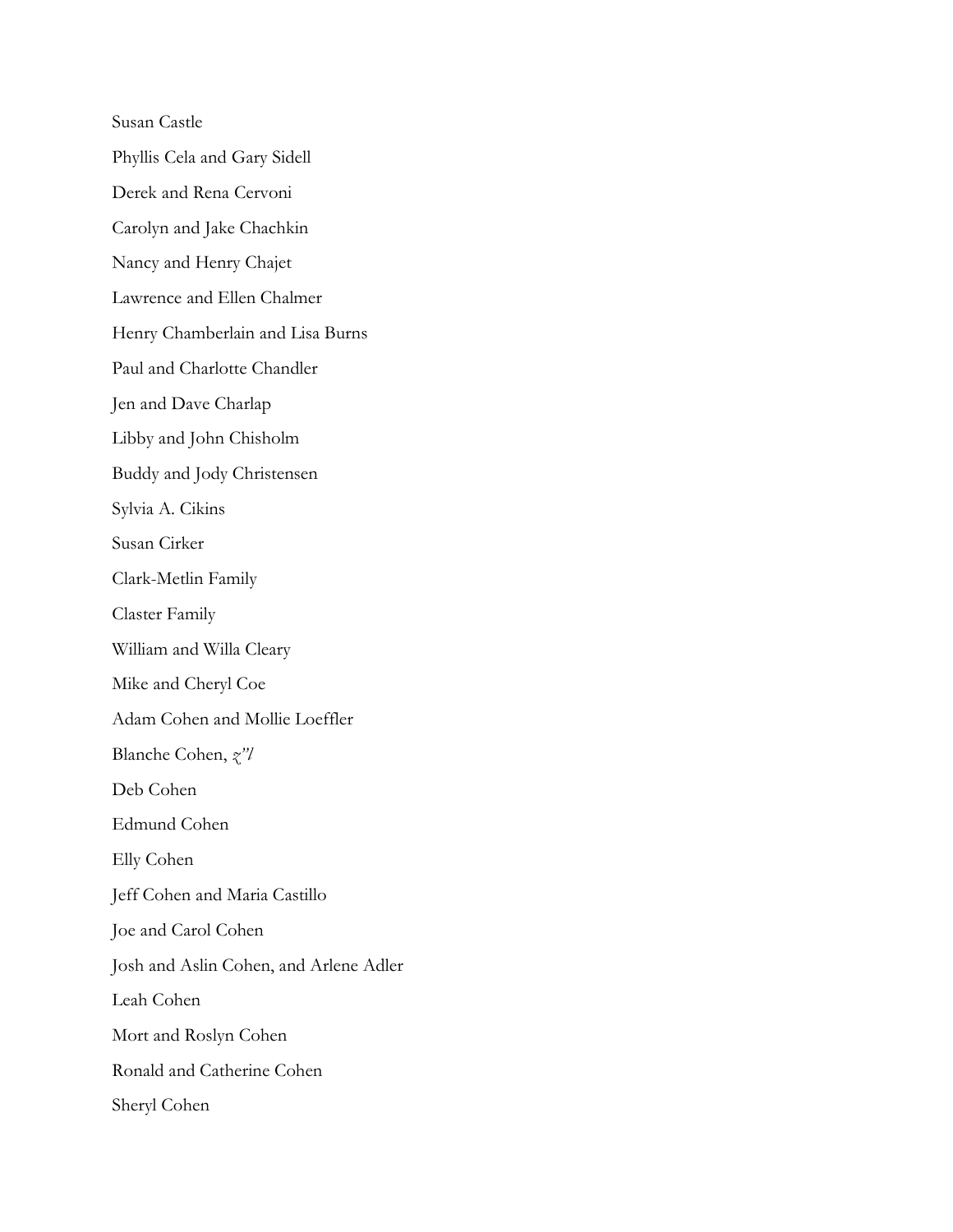Babette and Jonathan Cohn Robert and Sandra Cohn Joshua and Heidi Comenetz Andrew and Erika Compart Matt and AnneContinetti N. Convers and Edi Wyeth Deborah and John Cook Edward Cooper and Patricia Hudson Cooper David and Barbara Cooper Jacqueline and Richard Cooper Wayne and Bonnie Cooper Rob and Deb Copito Carrie and Pete Cordero William Corr and Susan Steinmetz Joseph and Randi Cosentino Mark and Kathryn Covall Anya Coverman and Alain Lopez Dadra Fund Paul D'Ari and Marcy Magid Arnold and Sandra Dashefsky Sylvia Dattner Binaifer Davar Marcy, John, Erica, and Lindsey Davidson Brian and Maria Davidson Eugene Davidson, *z"l* Rebecca Davies Bo and Jessica Davis Joe and Rita Davis John Davis and Bonnie Freeman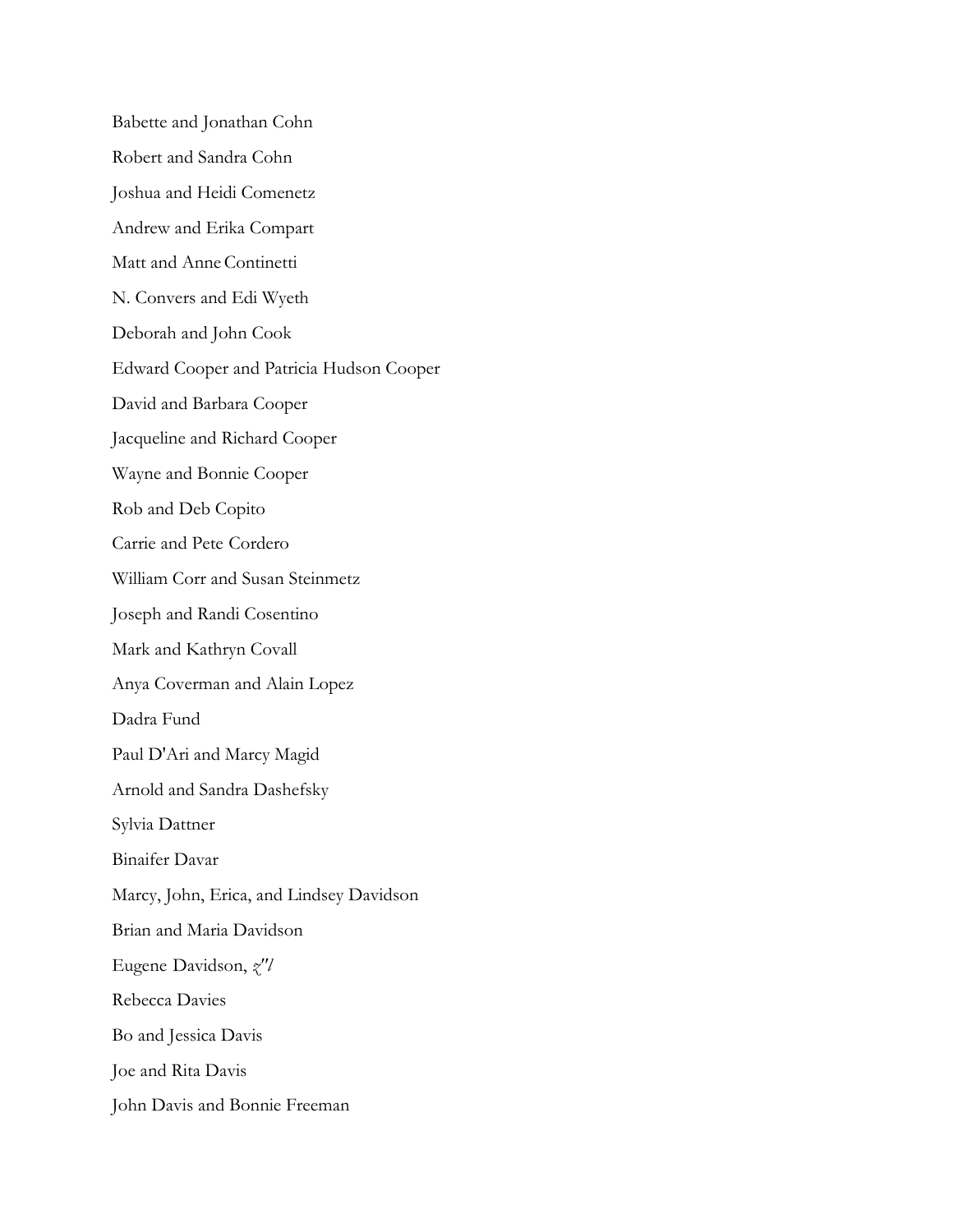Michelle Deangelis Daniel and Dee Dertke Kimberly and Michael Derwinski Peg Deutsch Judith Diesenhaus Tracy Dillinger Justin and Adele Dingfelder Andrew and Rachel Dober Donat Family Matthew and Rachel Dorf Sharon Dorsey Richard and Denise Dreiman Lester and Deborah Droller Sydney Duberstein Marilyn DuBois Michele Duchin-Watson and Jonathan Watson Steven and Carolyn Eagle Alan and Suzanne Ehrenhalt Alan, Shalla, Michayla, and Isabella Eisenberg Eric and Carey Eisenberg Donald Eiss and Betsy Stillman Eddie and Rachel Eitches Fernand and Barbara Elbeze Elinsky Family Randolph Elkins John and Sandra Elligers Barry and Maxine Elliot Ken Ende and Laura Sheppard Neil and Elizabeth Ende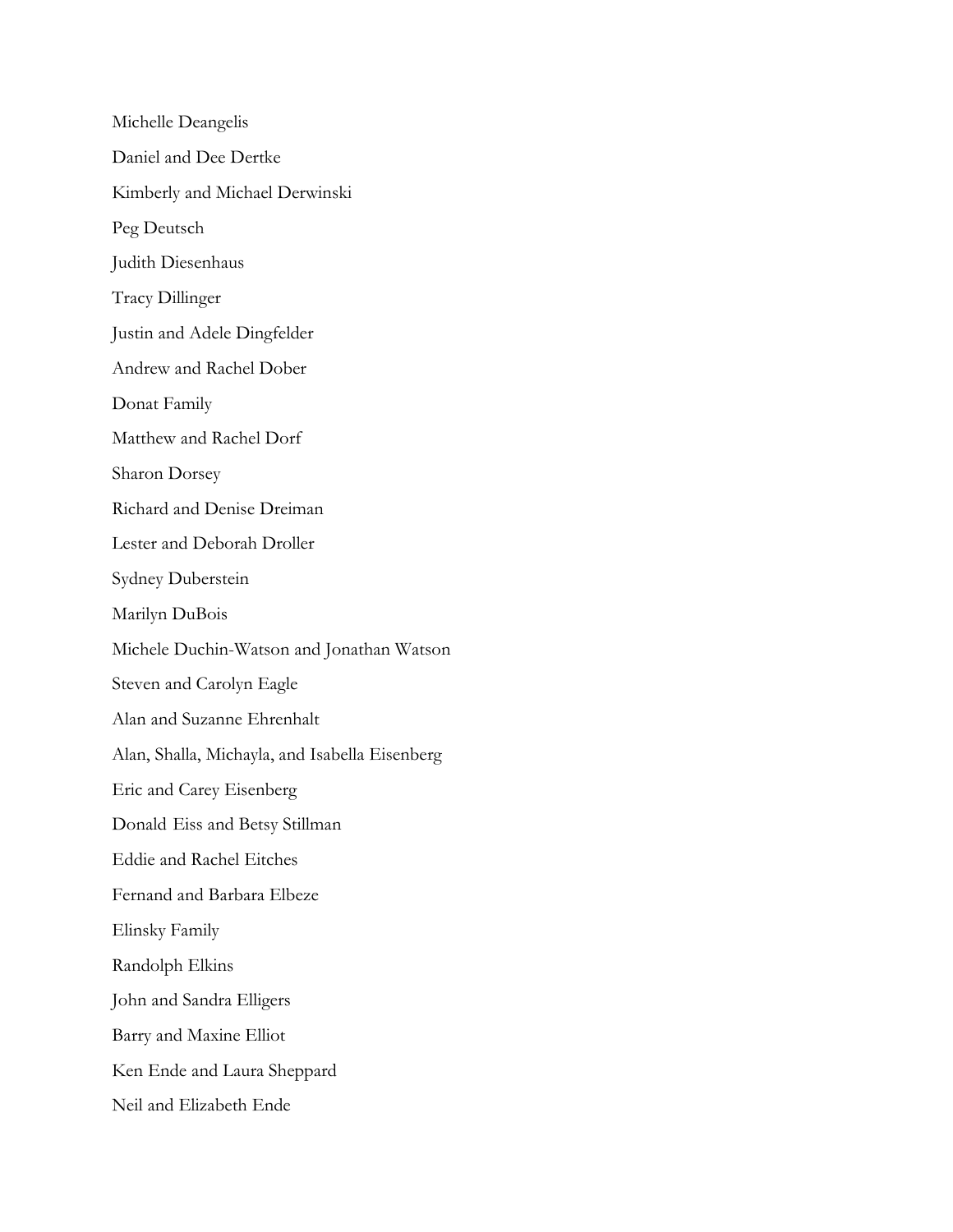Rosalind Engels Harriet Epstein Ken and Dorothy Epstein Jay and Judi Eskovitz Mark and Lynn Extein Mindy and Joe Facenda Michael Faino and Laura Samberg Faino Falkoff Family Farber DeAnda Family Steven Farbman and Karen Crassweller Gershon and Na'ava Feder Daniel Feinberg and Karen Stass Peter and Debbie Feinberg Heather and Jeffrey Feingold Sam Feist and Danielle Heyman Feist Fil and Charity Feit Bernard and Sophie Ferrier Karyn Ferro William Feuchter Karen Filbert Gary and Jane Filerman Judith Fine Marc and Carol Fink Nancy and Roland Finken *z"l* Lori and Mikaela Fischler David Fish and Tamara Dreyfus Gail Fisher Craig, Shari, and James Fishman Justine Fitzgerald and Adam Scheinman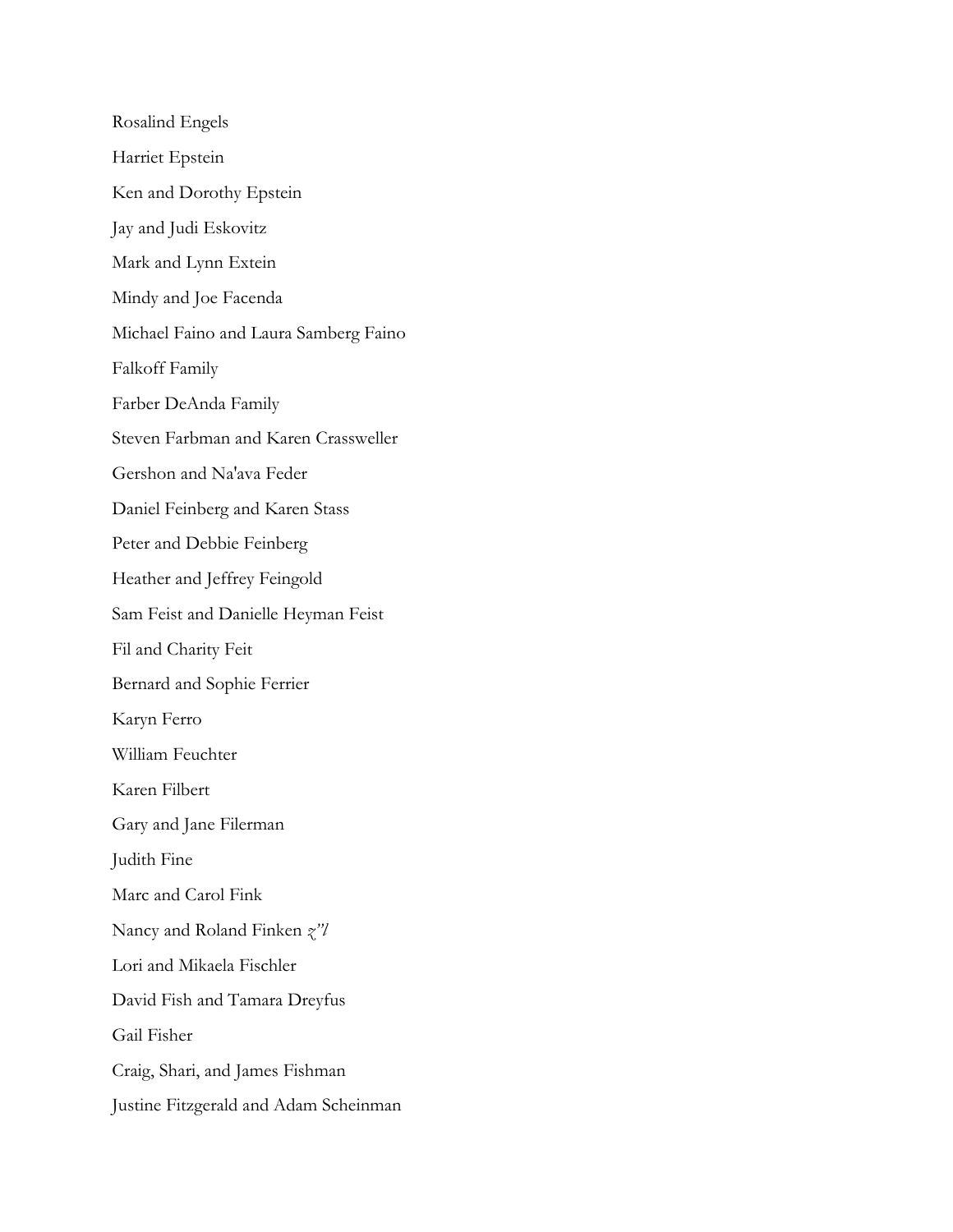Walter Fleischer and Candace Kovacic-Fleischer Randy and Miriam Fleitman Bob and Lynn Fletcher Ava and Ramon Flores Karen Forester and James Murray Howard Forman and Elaine Weinstein Janet and Scott Fortney Madeleine Fortney Wendy Fox and Herbert Bloom *z"l* Peter Frechtel and Michelle Light Fred and Donna Freedman Louis and Toby Freeman Marc and Suzanne Freeman Patty and David Freeman Susan and Larry Freilich Stuart Freudberg and Lynn Gutter Flo and Alan Frey Josh, Kathy, Maxwell, and Delilah Frey Bill and Robin Fried Dorothy and Mark Friedlander Andy and Susan Friedman Anita Friedman and Victor Amram Joan Friedman Virgil Frizzell and Deborah Leiderman Carol and Rick Froehlich Front-Cain Family Aaron and Leah Fuchs Raymond and Shirley Galant Steven and Sheila Gale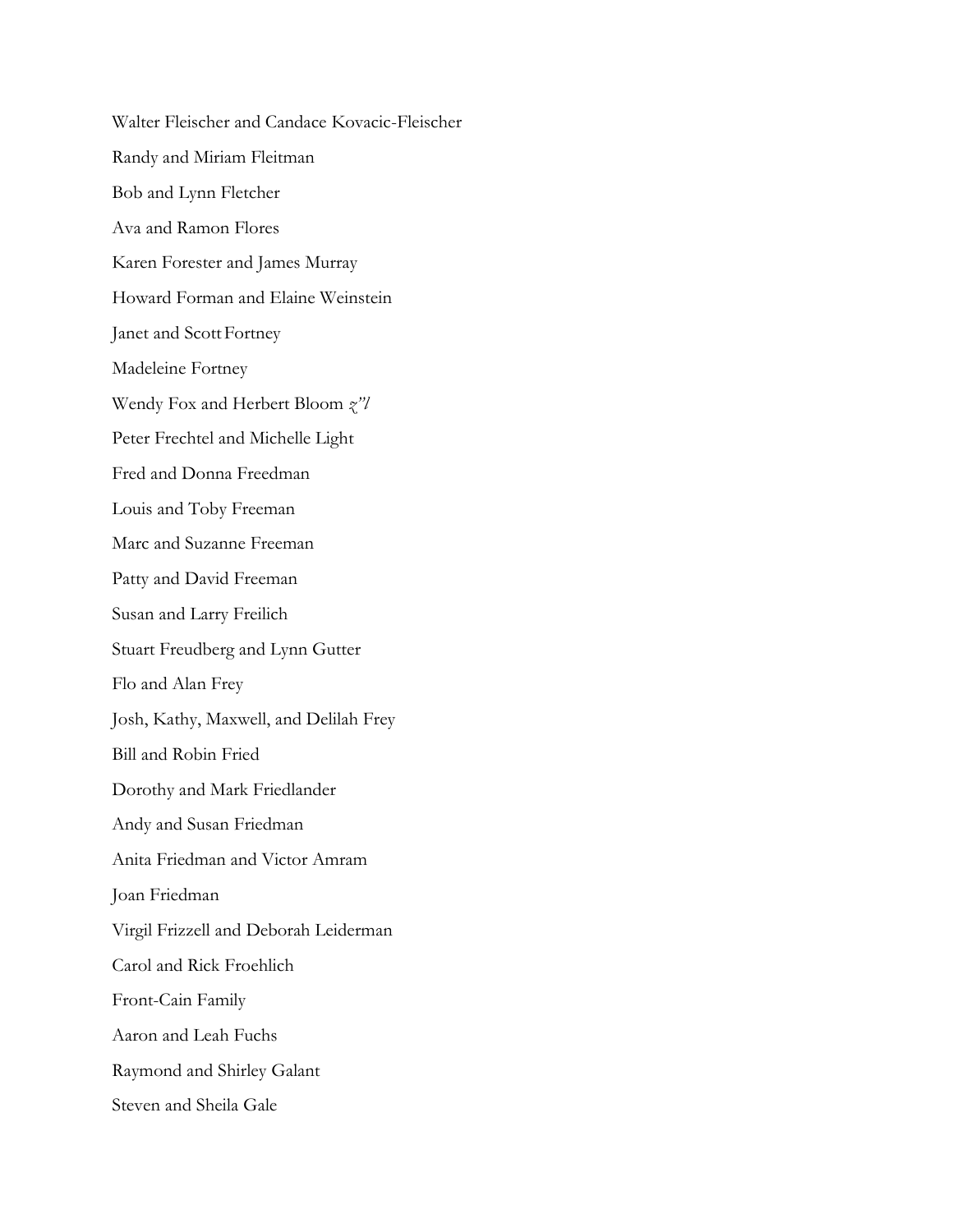Dawn Galyean and Ralph Galyean III Roy and Joyce Gamse Dana Gao and John David Kay Judith Garber and Paul Wiserghof Chris and Nicole Gardner Doris Gazin, *z"l* Michael and Janet Gelb Stephen and Sheila Gell Jason Gerbsman and Lauren Rothman Alex and Lorraine Gershman Steven and Gail Gershman Larry and Gwen Gershwin Robert and Cindy Gersony Andrew and Julie Gerstel Michael and Marcy Gessel Anat Geva Roya Ghaffouri Shapour Ghaffouri Adrienne and Stuart Gibson Carol Gichner Kerry, Deborah, Gabriella, and Liam Gilpin Ellen Ginsberg and George Schutzer Michelle and Jonathan Ginsberg Doug Ginsburg and Mara Jill Kamen Randy Glantz Stephanie and Jordan Glashow Robin, Andrew, and Miles Glass Michael and Emmy Lou Glassman Glassman-Smith Family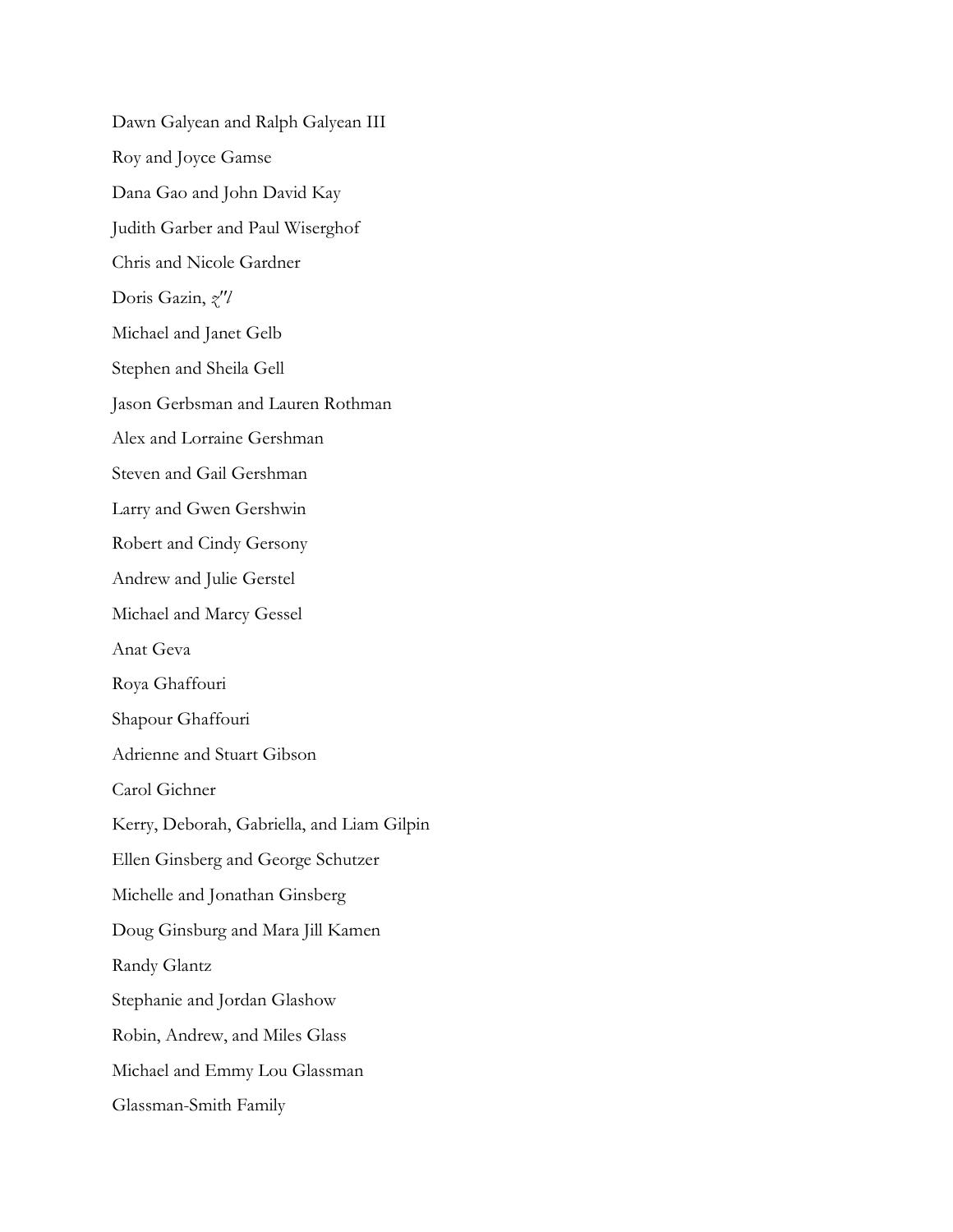Kelly Glazier and Charles Cutler David and Heather Glick Hal and Leah Gluskoter Hadar Golan Jason and Margi Gold Michael and Jennifer Gold Diane and Ron Goldberg Marian Goldberg and Dan Goldberg, *z"l* Michael and Linda Goldberg Barbara Goldlust Jonathan and Rebecca Goldman Natalie Goldring and Mark Merriman Allan Goldstein and Shalla Ross Brian and Karla Goldstein Bruce Goldstein and Family Inez Goldstein Jonathan, Lorraine, and Michael Goldstein Sonia and Garrett Goldstein Stephen and Lauren Goldstein Jack and Gina Goldstone Mary Gonzalez Gregory and Lisa Gordon Harry and Donna Gordon Joseph and Elke Gordon Megan Gordon Tamara and Ira Gordon David and Susan Gorin Olga and Boris Gorney Richard and Susan Gorsky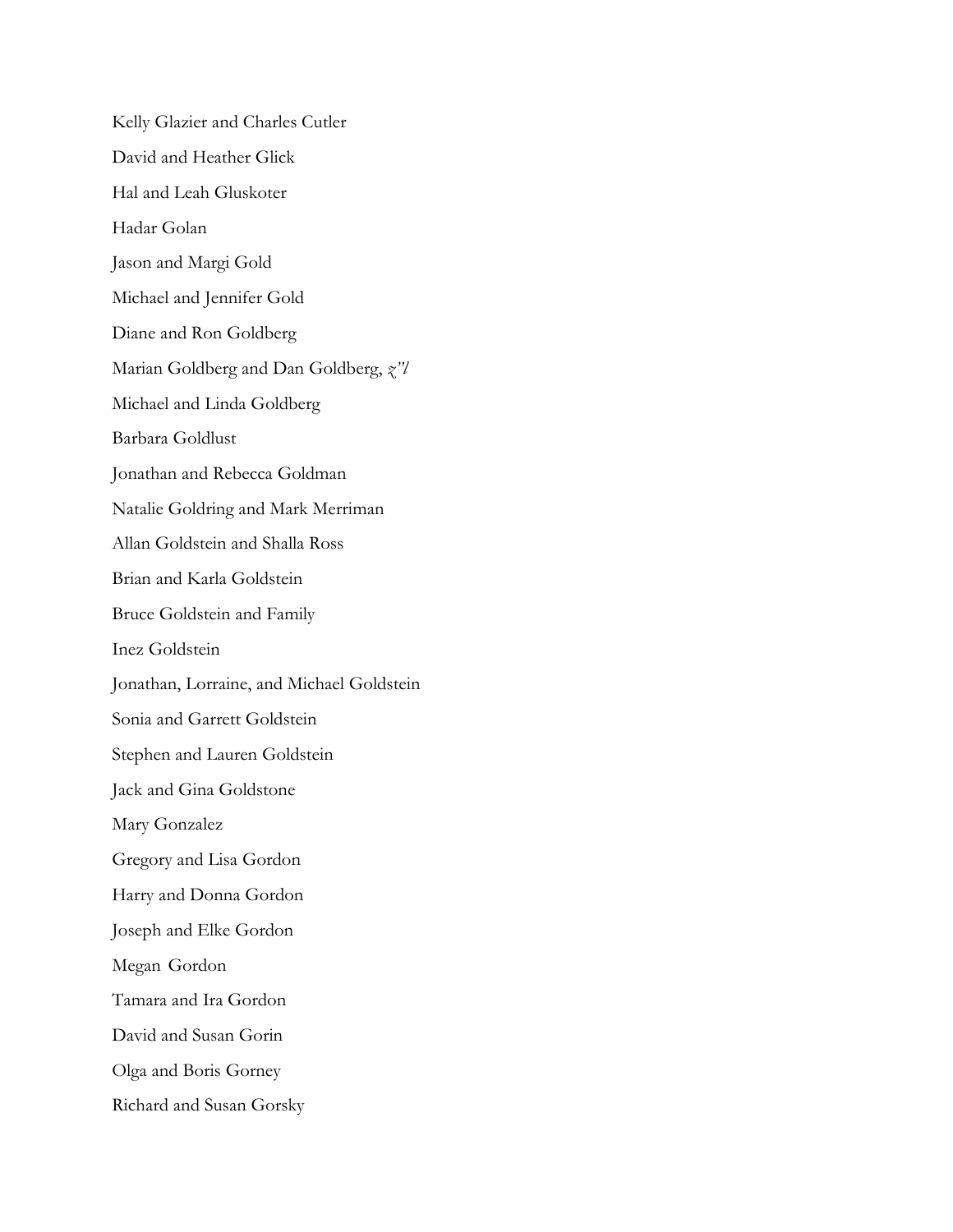Lori and Charles Grausz Isidore Greenberg Judy Greenberg Ana Greene and Verne Hyde David and Gayle Greene Sunny Greene Greenlee Family Jerry and Win Greenwald *z"l* Julie and Mark Groff Terry Gross Susan E. Grosser Peter, Monica, and Simon Groves Elliot and Elinor Gruber Madeleine R. Grumet Gruntfest Family Ross and Heidi Guberman Gurnitz-Hogan Family Ann and Bob Gutkin Jane Guttman Anne M. Gwynn-Wellens and Richard Wellens Robert and Rebecca Haase Chuck and Judy Hadden Alexander and Paige Hahn Marilyn Hahn Richard Haines and Nancy Limprecht Robert and Susan Hale John Hall, Helene Kessler, Rebecca, and Eliana Robert and Melissa Hall Ellice Halpern and Joel Sciandra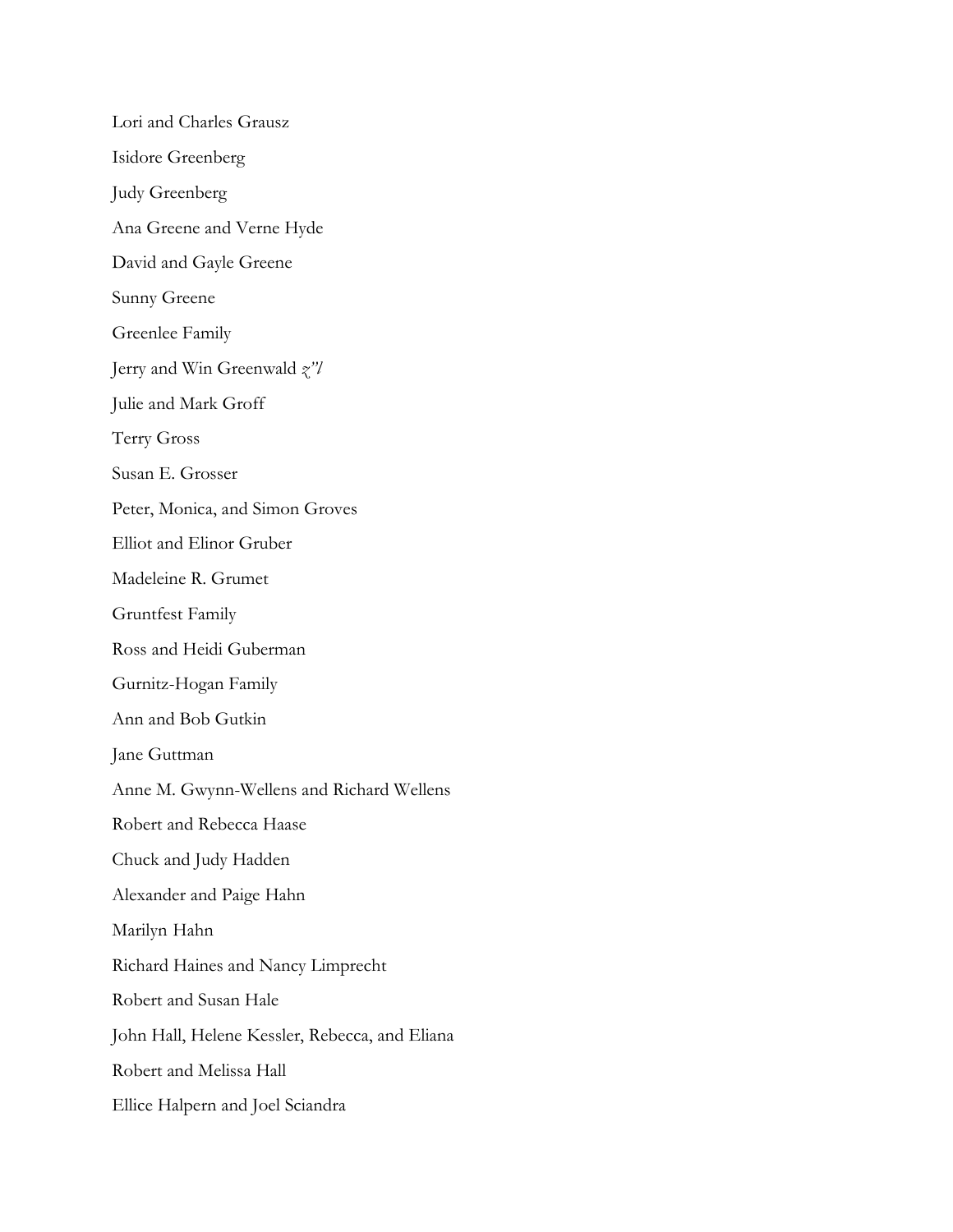Jamie Hammond and Charlotte Lindell Ronni and James Hargrove Ronald and Judith Haron Stacey and Daniel Harris Alyssa and Andy Harry Siraj Hashmi Haycock Elementary School Math Club Helena, Brendan, and Aidan Healy Alan Hechtkopf and Jacqueline Jules Carlos and Karen Hecker Meredith and Lee Hedrick Heilbraun Family Linda Heleman Heller-Dando Family John and Carole Heller Peter Heller Andy Hemmendinger and Ida Haugland Dan and Bethany Henderson Michael and Stephanie Herman Michael and Carrie Hertzberg Lisa and Richard Herzog Allen and Elaine Hess Scott and Sharon Higgins Susana and Chad Hill Steve and Anne Himelfarb Jay and Vera Hirschman Charles Hochstein Wynne and Jim Hogle Holmes Family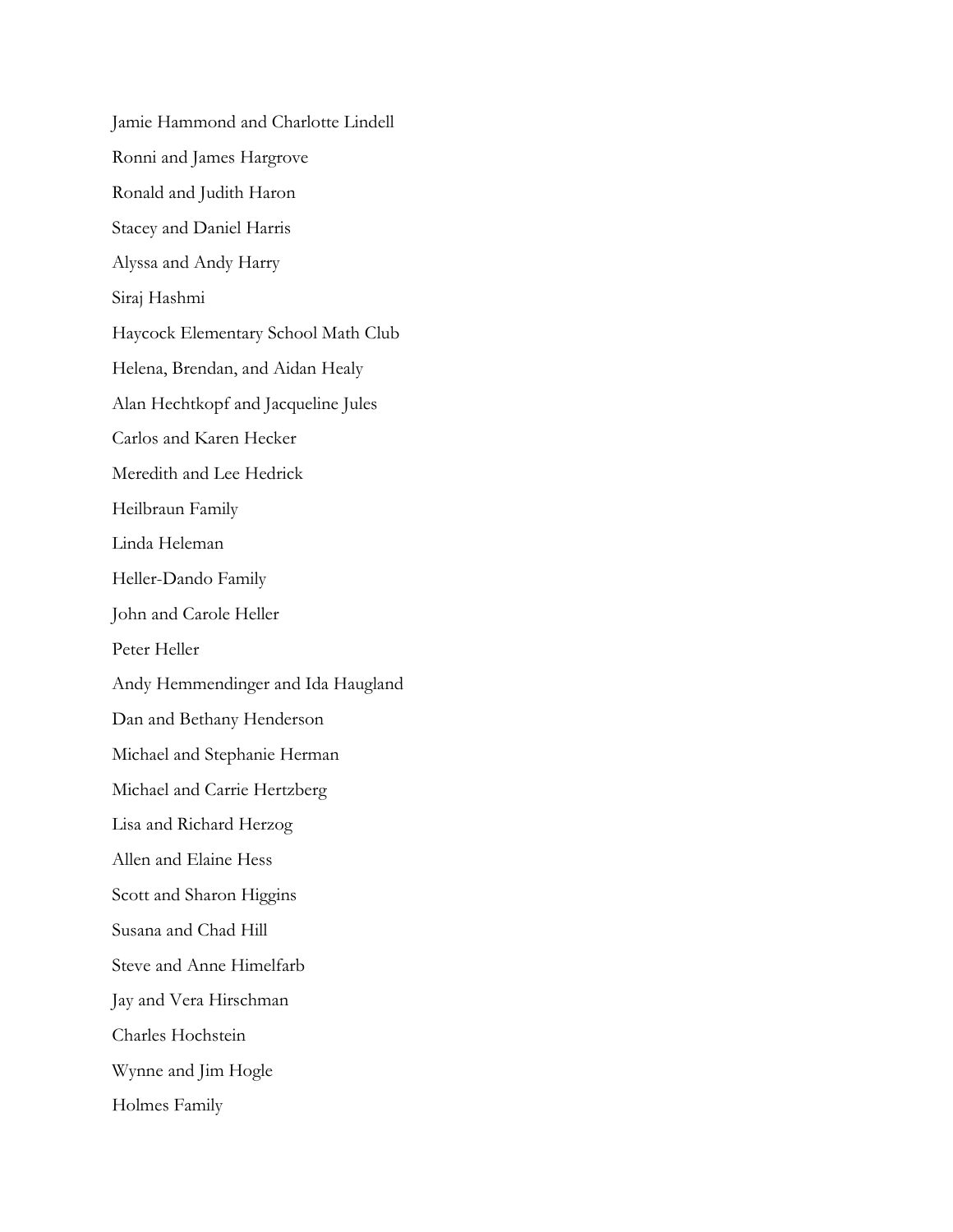Dara Holop Barry Holt and Julie Samuels Phyllis Holt Holzberg-Dempsey Family Jay and Adrienne Honigstock Gary and Jessica Horewitz Miriam and David Horgan Daniel Horn and Debra Speert Hillary Horn Stuart and Sally Horn Bruce and Evelyne Horovitz Lester and Wilma House Barbara Huberman John Huennekens and Deniz Bilgen Corey and Jessica Hughes Shari Hughes Alysa, Joseph, Noa, and Lila Hutnik Marshal Hyman and Aniko Jacobovits Noah Israel and Courtney Fox Steve Ivins, *z"l* Michael and Elizabeth Jablin Greg and Catharina Jacknow Marion Jacknow Betty and Richard Jacob Brenda Jacobs David and Lynne Jacobs Ken and Phyllis Jacobs Laura Jacobs Jen Jacobsen and Ethan Shenkman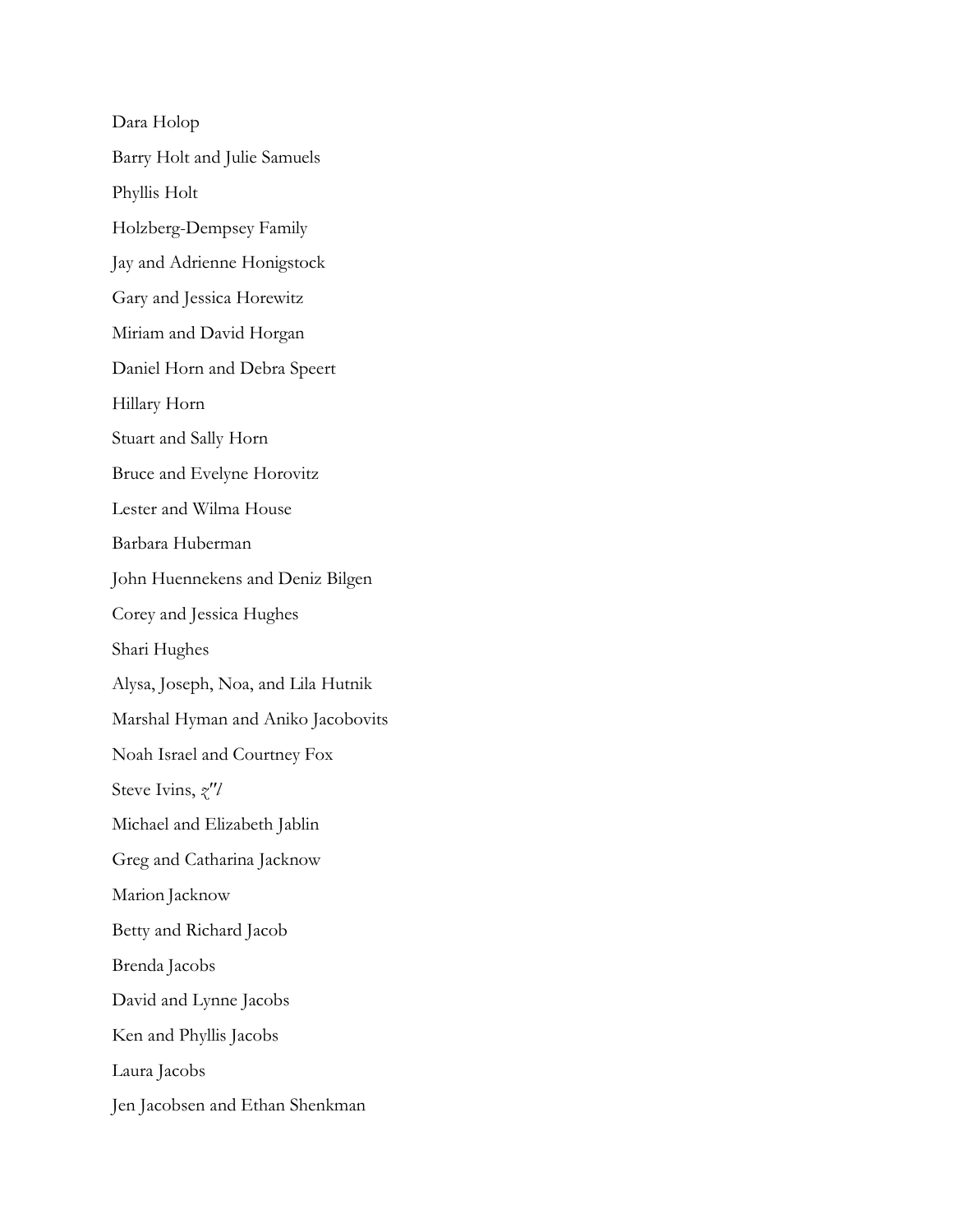Louis and Leslie Jacobson Jeff and Meredith Jaeckel Greg and Margaret Jaffe Sara Jaffe and David Ostroff Leo and Debra Jardot Sarah Andree John Lee Jones and Vicki Schulkin Michael and Julia Jones Robert and Joyce Jones Andrew Joskow and Lisa Sockett Joan Kadonoff Mark and Laura Kadonoff Amy and Jonathan Kales Arthur and Amy Kales Carl and Susan Kalish Yury and Irina Kalish Karen and Scott Kamholz Ron Kampeas and Doina Chiacu Nancy Kane Peter and Zoe Kant Herschel Kanter Joel and Ricki Kanter Harriet Kaplan James Kaplan Julie Kaplan Karen Kaplan and Marshall Berman Samantha Kaplan Paul and Margery Karlin Steven, Kyle, Lily, and Ella Karp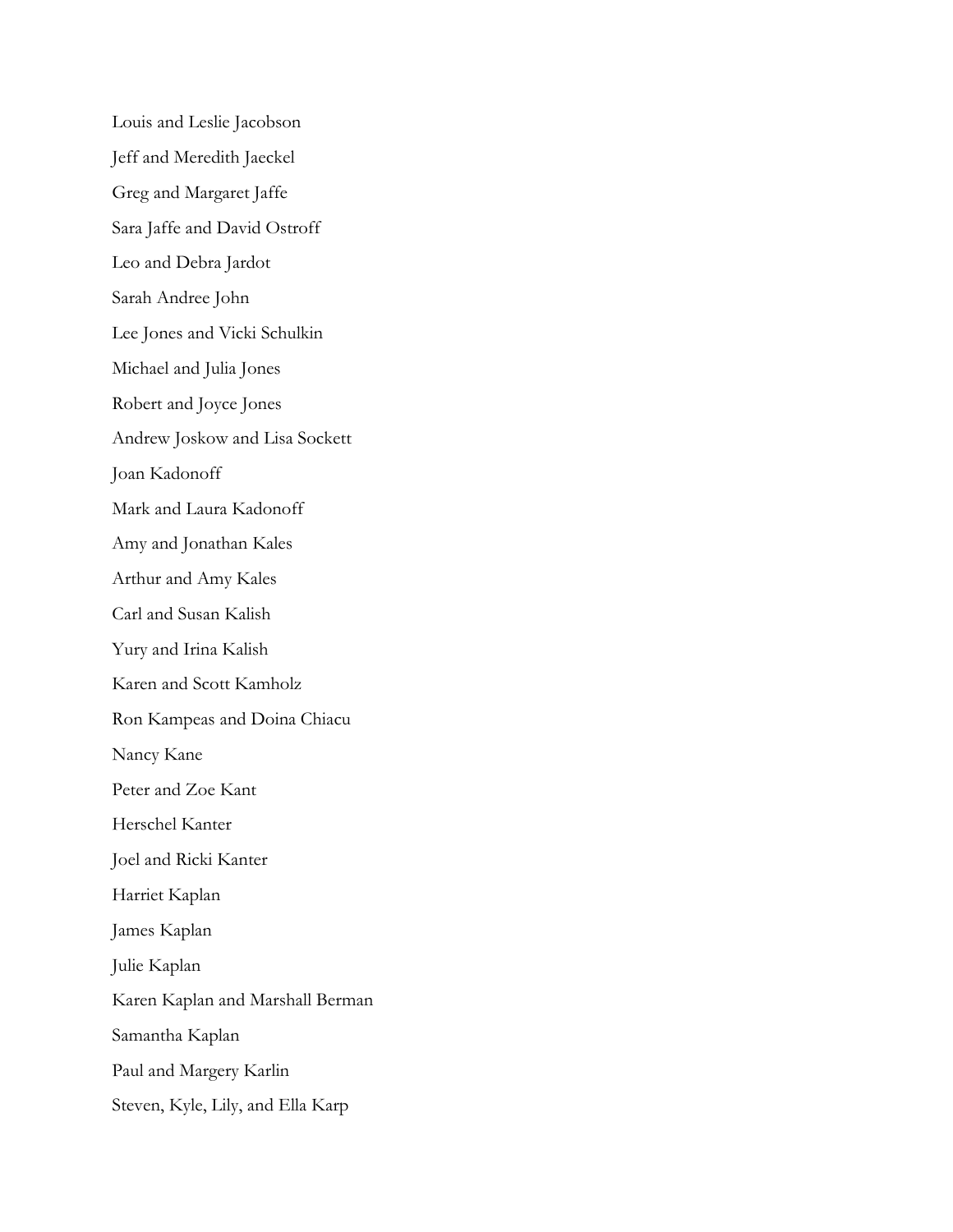Matthew Karush and Alison Landsberg Kase Family Alice Katz Irvin and Beth Katz Marc and Leana Katz Nevin and Joan Katz Katzman Family Kaufman Family Howard Kavaler, *z"l* Melissa Kaylor Robert and Lisa Kazden Caty Keeler Eric and Vivian Keller Martha Kovick Kelley Karen Jordan Kelly and Franklin Kelly Helen and William Kennedy Steven Kenny Stacy and Dan Kerzner Jeffrey and Inessa Kessman Bill and Bobbie Kilberg Sue King, *z"l* GeorgeKirschbaum, Jr. and Jennifer Kirschbaum Charles and Florence Kittiver Cal Klausner and Barbara Klausner *z"l* Sam and Valentina Klausner Bee Kline Noah Kline Sara and Stephan Kline Tess Kline and Andrew Greenberg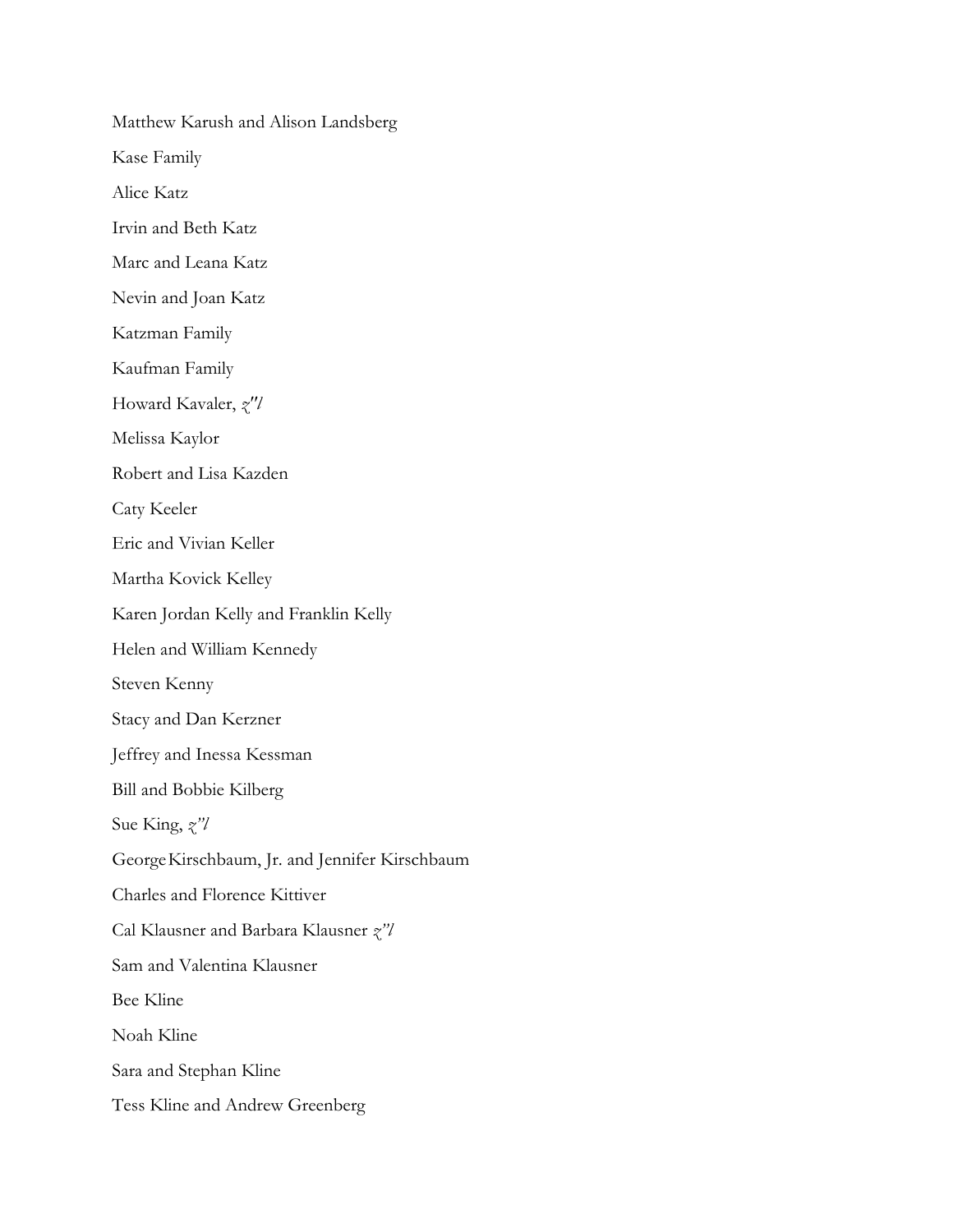Tilde S. Kline Julie Kluge Treyce Knee and Rex Guinn Nikki Koch Daniel and Kimberly Koffsky Nesli Kohen Arthur and Loretta Kopelman Jim and Barbara Korman Matt Korn and Cindy Miller Korobkin Family Jonathan and Gayle Kosarin Al and Julie Krachman Jay and Ruth Kraemer Joseph Kresse and Andrea Weinstein Phyllis Krochmal Roger and Georgie Kronenberg Ed Krug & Family Bob Kruger and Lori Jonas Stuart Kruger and Chris Carstens Joshua and Laura Krupnick Louis Kruse Matthew and Jennifer Kulkin Beverly and Neale Kuperman Ken and Susan Kusel Annetta Kushner Jack Kushner Joshua Kussman and Laura Cross Jay and Jeri Labov Jerry Laderberg and Judith Macon Laderberg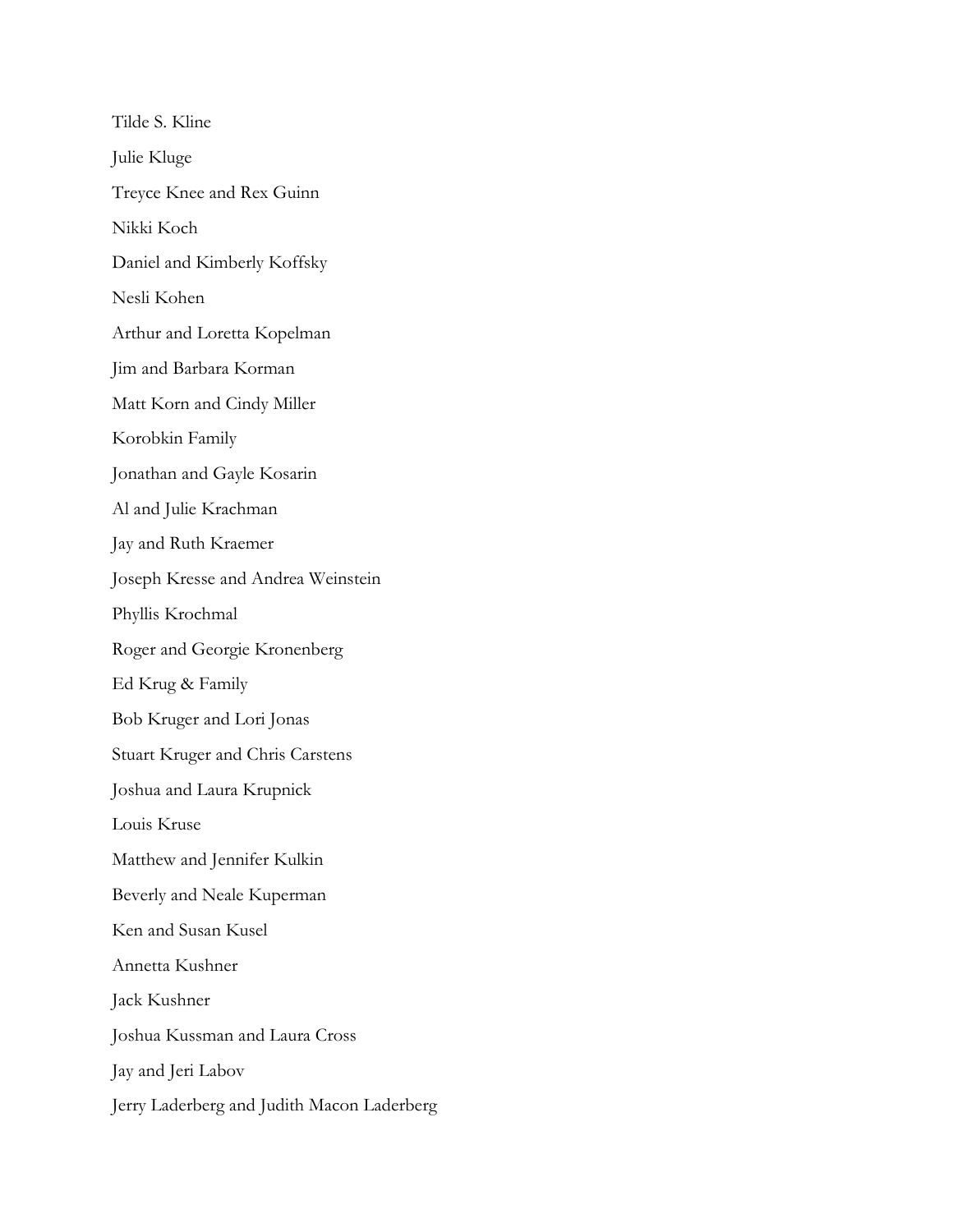Jennifer Lager and Jason Carle Dana and Michael Laidhold Gary Lampal and Robin Madison Greg and Libby Langsdale David and Arlene Lanter Jack and Stacy Lapidus Judy and David Laufman Jack Laveson and Diana White David and Nancy Lawrence Myron and Harriet Lawrence *z"l* Mary and Stephen Leach Daniel and Erin Lebbin Bill, Josephine, and Madeleine LeBeau Ernest and Helene Lederer Lisa Lednicer Peter and Stacy Leff Ian Leibowitz Family Cantor Allen Leider Craig Leiding and Joanne Murachver Laura Leinow and Moshe Carmi Alex Lelchook and Andrea Wallen Sage Leonard Barry Leopold and Wendy Cohen Jeffrey Lepon Michael and Susan Lerner Bruce and Roslyn Lessin Levi-Truesdale Family Adam and Sharon Levin Nate Levin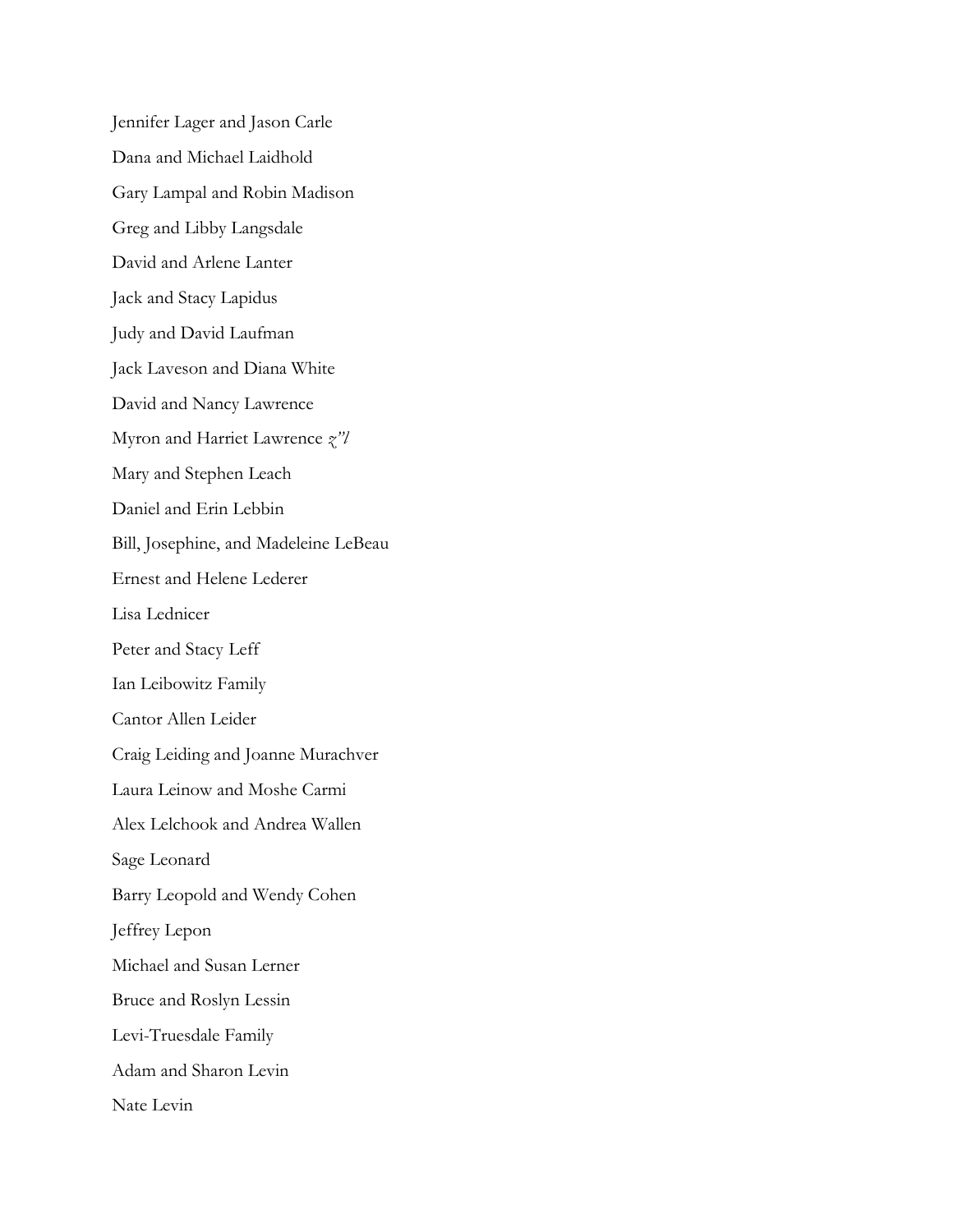Stanley and David Levin Families Zach Levin June Levine Paul and Florence Levine Sarita Levine Keith and Bari Levingston Levy Family Alan and Suzanne Levy Amelia Levy Beulah and Alan Levy Fred and Jennifer Levy Herman Levy Jeffrey and Lindsay Levy Jerry Levy Kendra Levy Levy-Silver Family Lewis Family Marnie Lewis and David Kleiner Roman and Beth Lewyckyj Albert and Judith Lichtmann Lieberman Family Ken and Julie Lifland Elinor Light Nathan Lim Jessica Lin Eleanor and Richard Linde Linda Liner, z"l Cindy and Morgan Lips Lisann Family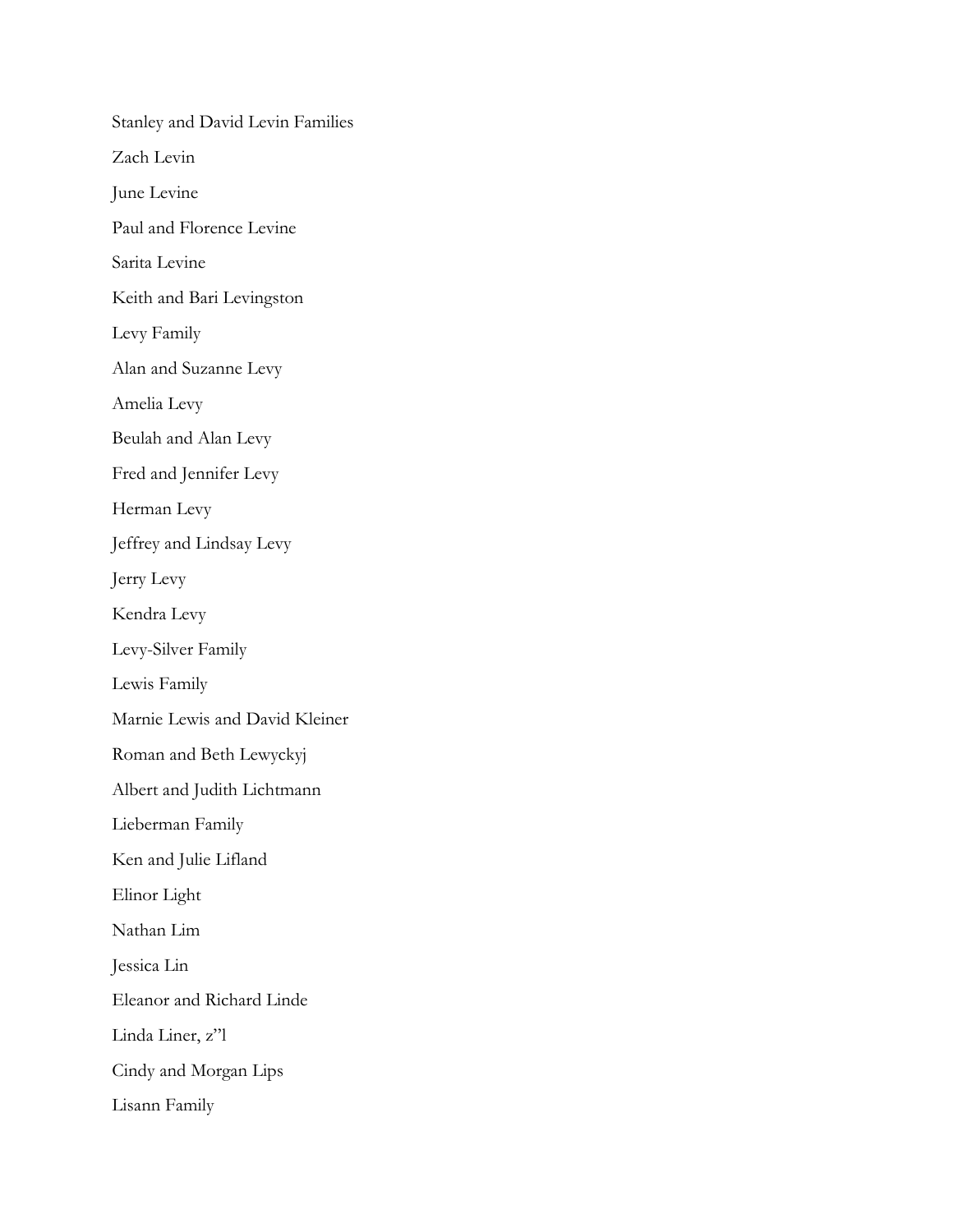Harvey Litvin Locke Family Elaine Lomax Jason and Carin Lomax Lynne and Barry Lotenberg Sid and Bettye Anna Louick Bret Lowell Craig Lowenstein Henry Lowenstern Suanne Lubin Andrew Lubrano Susan and Mitchell Luxenberg Alisa Macht and Scott Kleinberg Eric and Lisa Mackem Brynne and Chad Magaziner Terry Mahn and Gayle Novig Mardi and Michael Maitland Lisa and Jeffrey Malakoff Martin Malawer Cookie and Paul Mandell Eileen Mandell Thomas and Melissa Mann Marsha Mann and Becky Boland Yardena Mansoor and Michael Phillips Aaron and Elise Margosis Jeff Markowitz and Susan Fox Joseph and Linda Marshall Jack and Geri Maskell Debbie Massey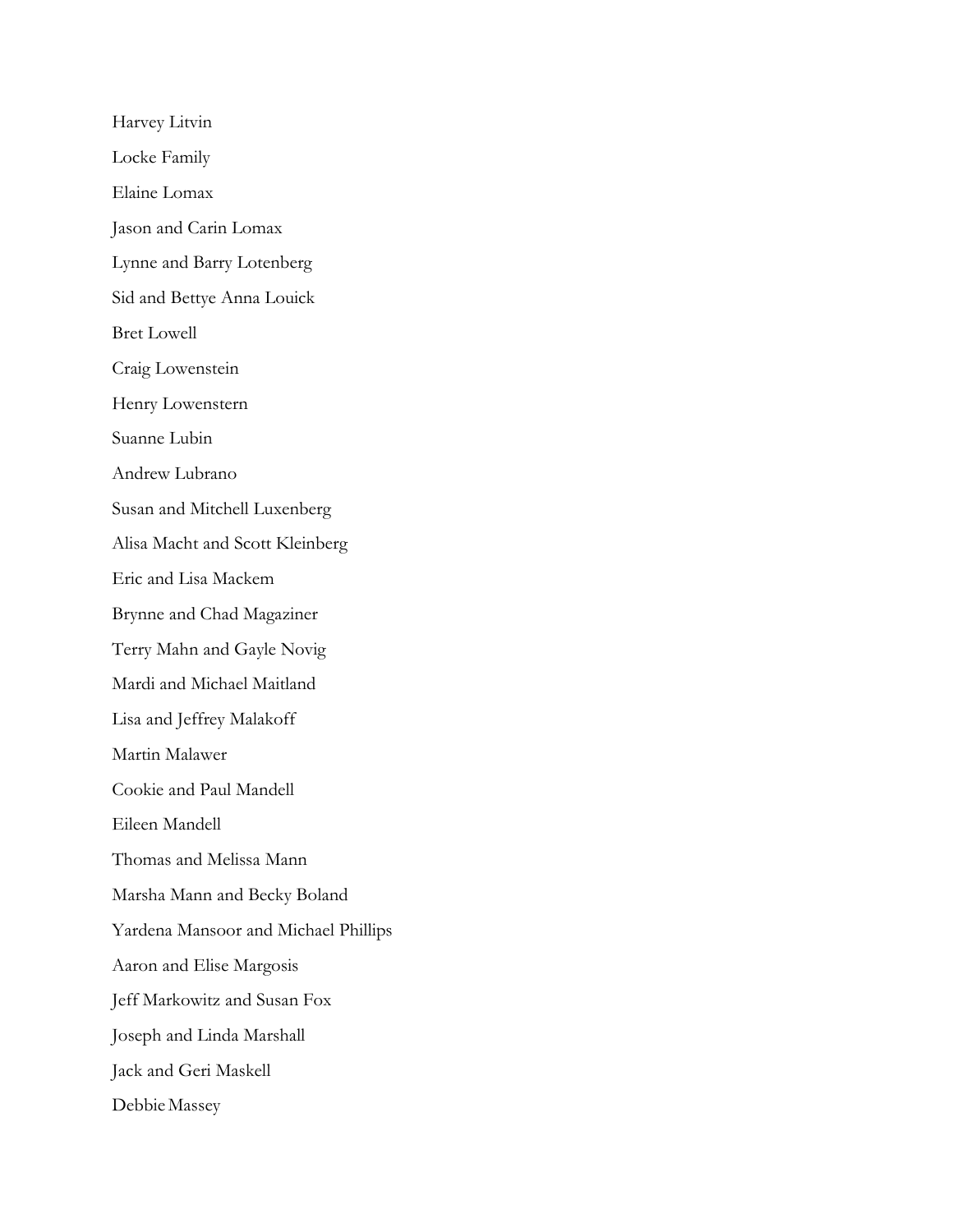Marshall and Deborah Matz Caroline Mayer and Gary Anthes Todd and Susan Mayman Steven and Joanna McCleaf Vera Mellen Ellen Meltzer James and Kendra Mendelsohn Keith Mendelson and Rebecca Smith Mike and StacyMendler Karen Menichelli and Daniel Davis Deborah Meshulam and Andy Becker Steve Meyerson and Jodi Remer Margot Mezvinsky Carl and Jill Miller David Miller and Marcia Nirenstein Frances Winarsky Miller Hank and Debbie Miller Harris Miller and Deborah Kahn Justin and Megan Miller Matthew and Melissa Miller Wendy Mills Joseph and Le-Hang Mintzer Paul Modlinger and Jennifer Gorrelick Hannah Moore and Lawrence MacDonald Robert and Melissa Moore Nathan and Alison Morello Elisabeth and Jonathan Morse Leonard and Maxine Morse Marisa and Joseph Morse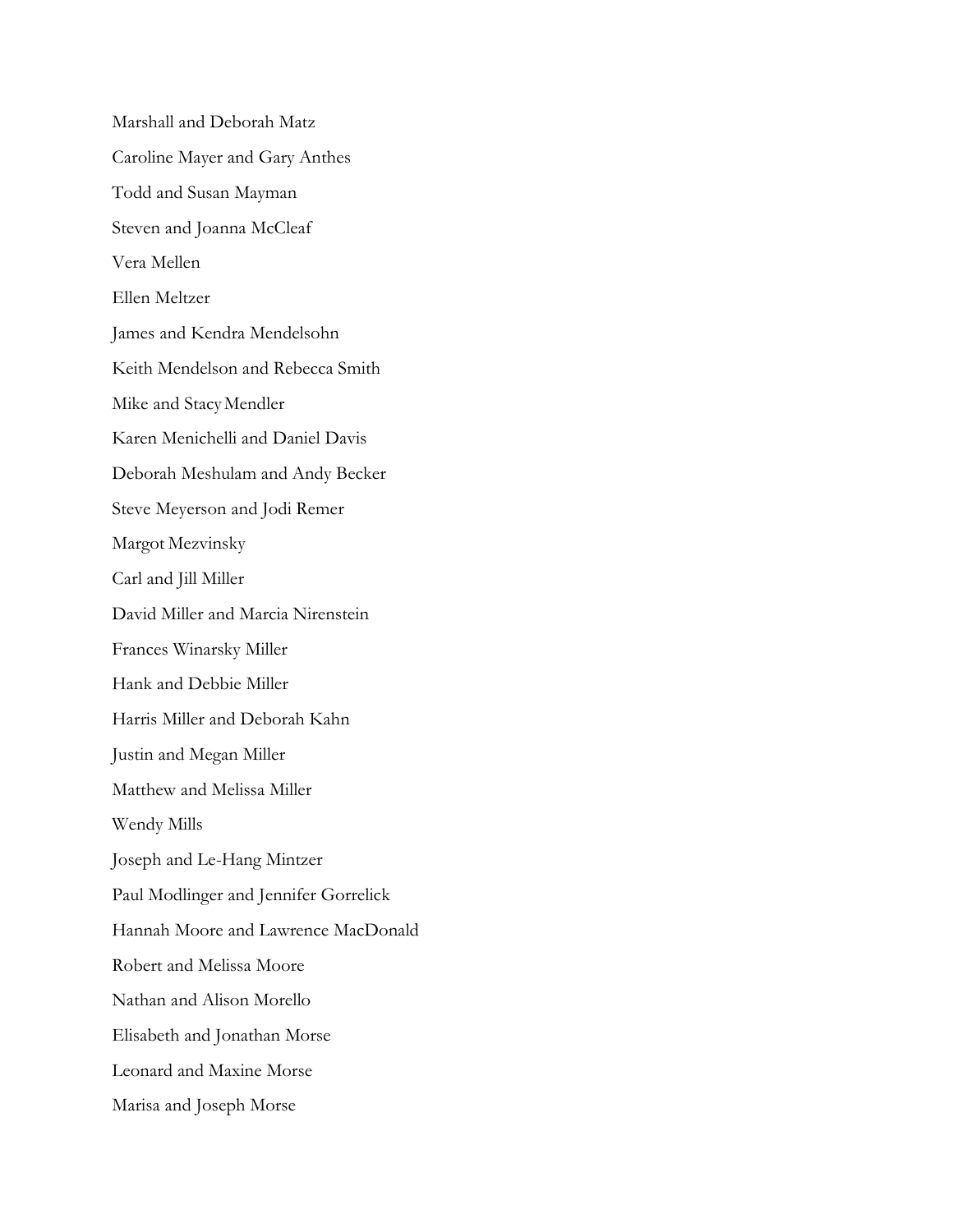Joel and Susan Moss Julian Moss Robert and Barbara Moss Paul and Anne Moyer Joanne Muir Jane and Andrew Mullen *z"l* Lana Murawiec Brian Murphy and Susan Kamener Murray Family Donald and Lynne Myers Leanne and James Myers Arnold Nachmanoff Nachmanoff Family Mark and Carolina Nadel Michael and Alison Nadel Edward and Kathy Naidamast Ellen Nasanow Tena Nauheim and David Harrison Needham, Mitnick and Pollack PLC Roberta Needleman John and Vicki Nelson Werner and Henrietta Neuberger Jeffrey and Anne Neuman Marcy and Stuart Newberger Mike Newell and Robin Lelyveld Newell Steven, Janice, Emily, and Bernard Newman Jeffrey and Beth Newman Emily Newman Nikolic Family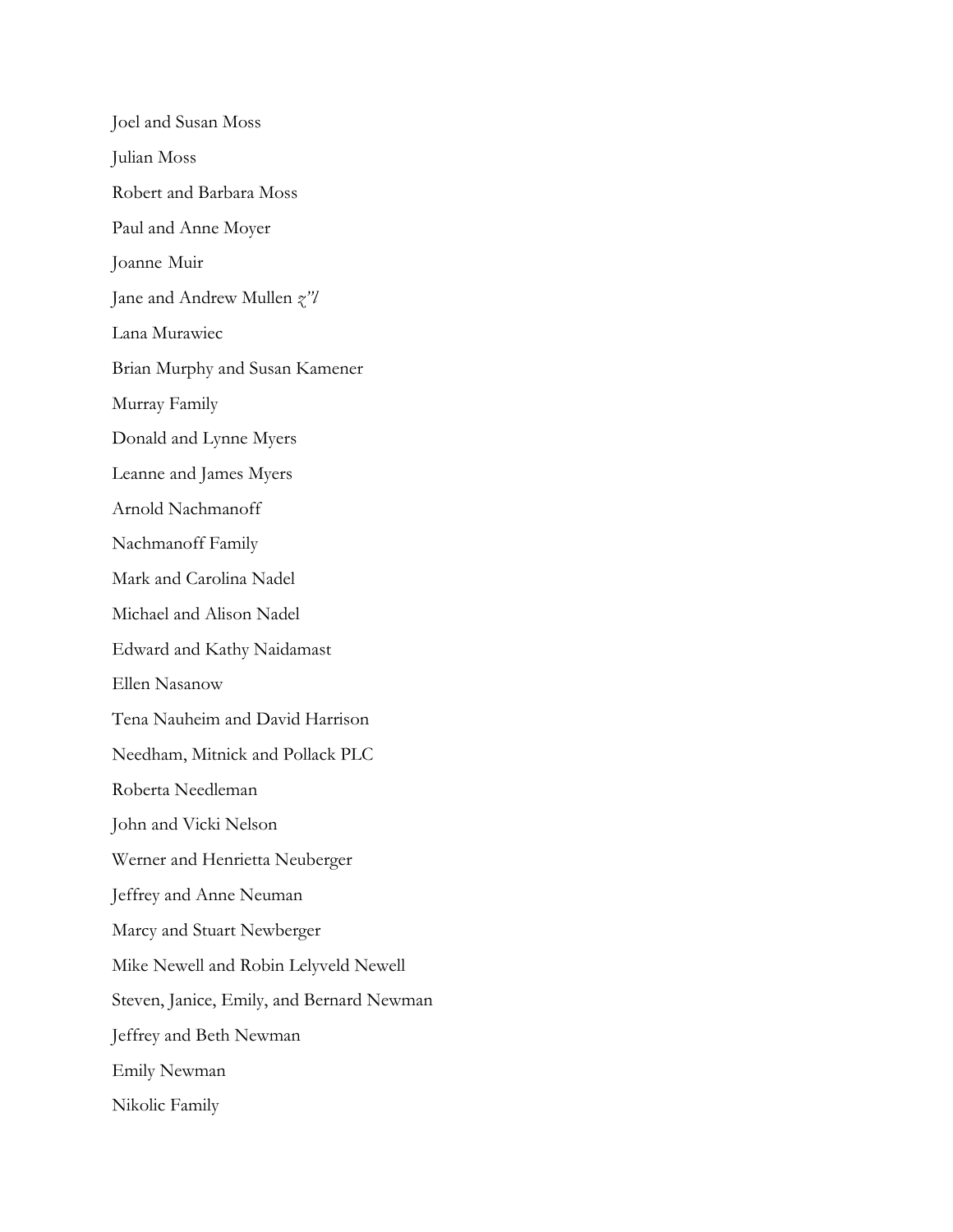Noa Nir Darryl and Lori Nirenberg Nolan Family George and Laura O'Connor James and Ronnie O'Connor Diane Oden Amy and John O'Keefe Kevin O'Keefe and Lee Walzer Rachel and Mark Opper Orkand-Sleighter Family Ortmayer Family William and Jessica Ossakow Craig Osteen and Cyrelle Gerson Osztreicher Family Sue Pickens Owens John and Ilene Pachter Doris Parnas Patrone Family Leslie and Sandy Paul Mindy and Matthew Pava Gil and Harpreet Peleg Erik Pelton and Rebecca Tax Brian Perlberg and Rebecca Hirshorn Scott and Ruth Perlman Gerald and Martha Perman Alvin and Constance Pesachowitz Alan Pettingill and Mona Milberg James and Nancy Pettit Fran Pfeffer and David Zarrow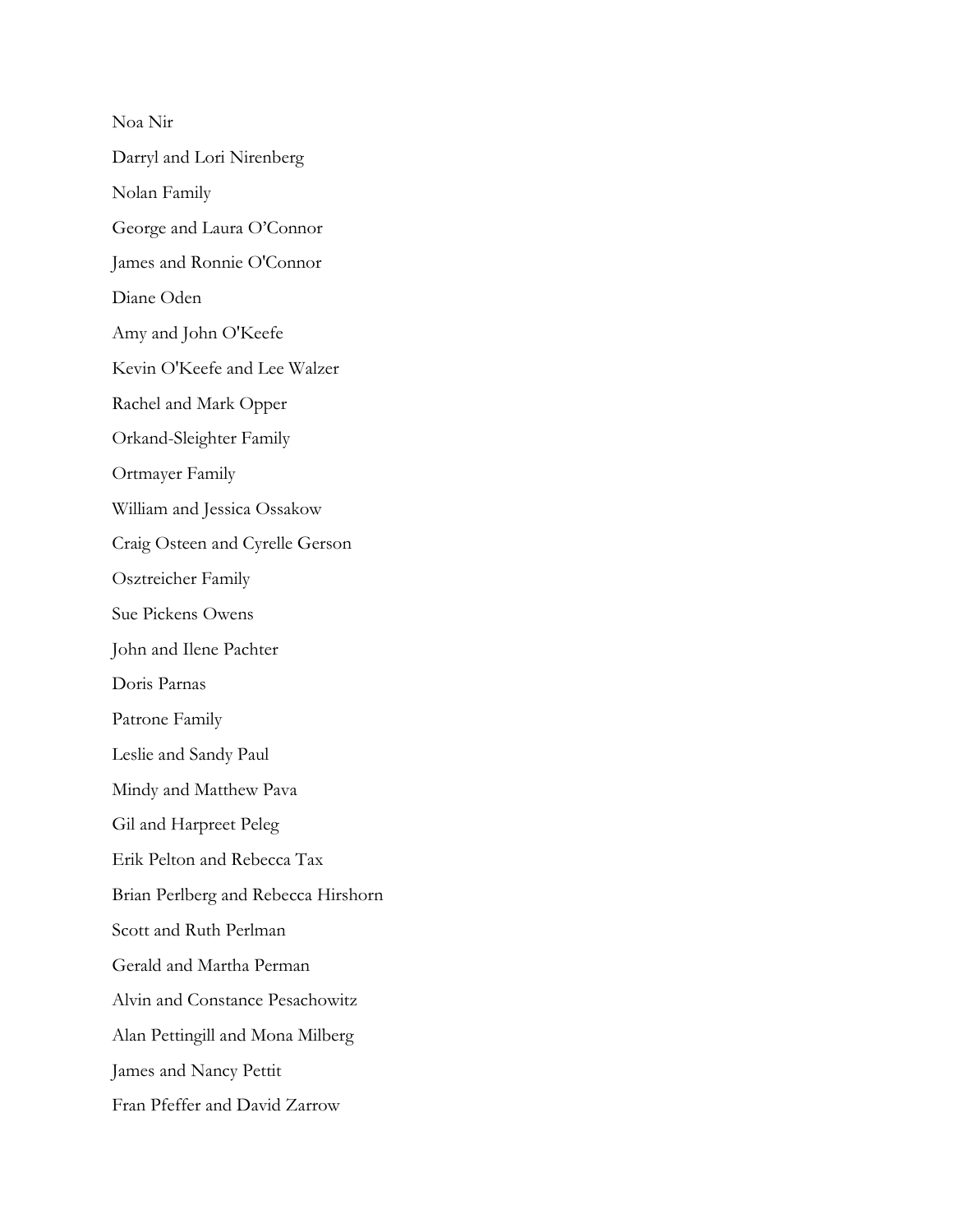Andrew Pike and Barbara Sarshik Saul and Nancy Pilchen Steve and Elisa Pilloff Mike and Eleanor Pinkert Ardith and Sidney Polk Douglas and Mary Beth Pollock Richard and Bridget Pollack Richard and Diane Pollack Susan Pollack Juan Eduardo Polo-Zavala and Annabel Sherk Ethel Pomerantz Jan Pomerantz and Everett Wilcox Dan Poneman and Susan Danoff Poneman Poole Rodriguez Family Donald and Susan Poretz Poris Family Bernice and Peter Porrazzo Jeni and John Porter Iris Portny Ralph Posner and Alyssa Prince Michael Potashnik and Charlotte Mandel Potashnik Meg Power David and Hope Powers Eric Powers and Elizabeth McDonald John Pracher and Amy Reich Alison Pratt Harrison Pratt Laurence and Reyna Pratt Jeff and Ilene Price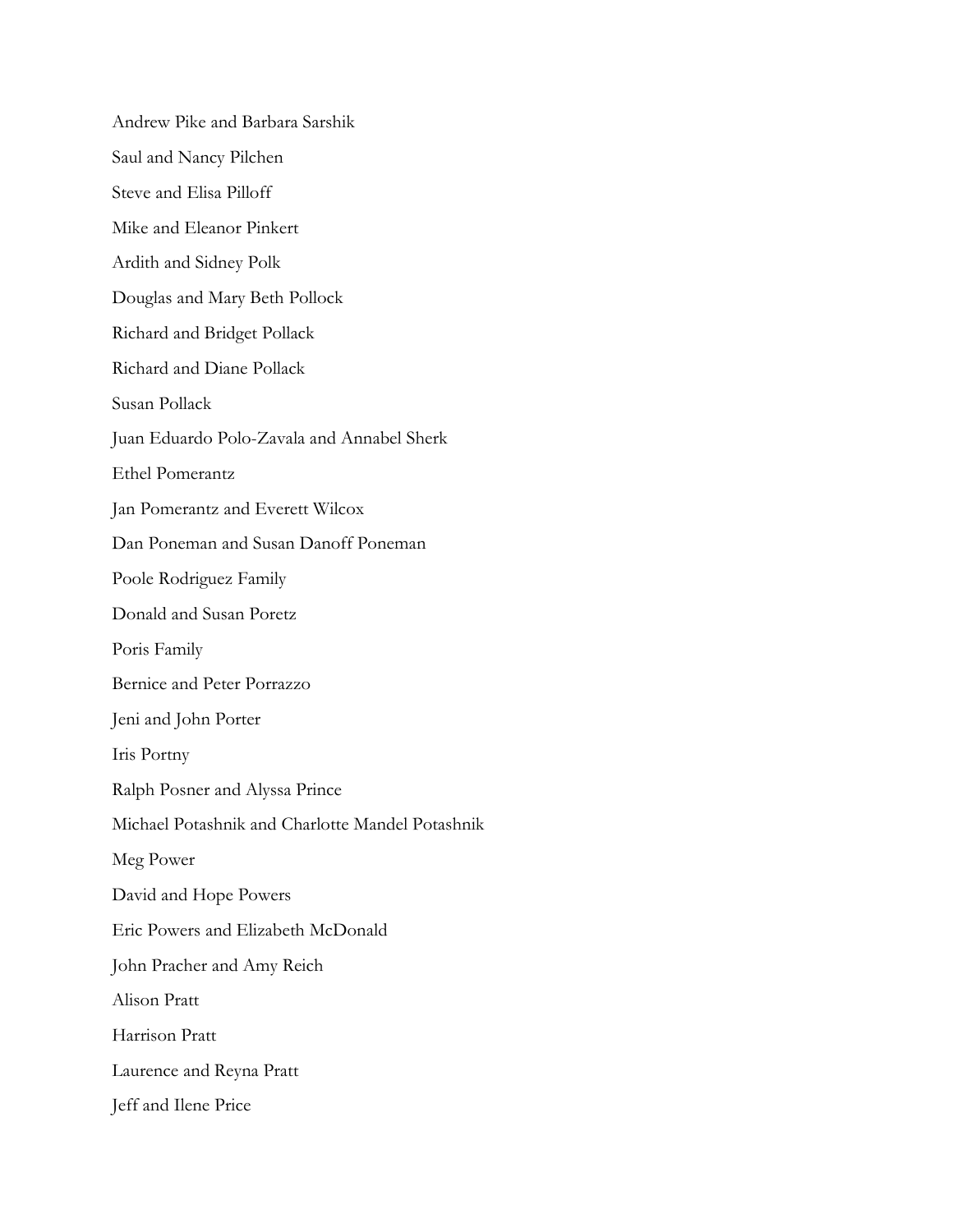Glen and Lisa Prickett Andy and Shelley Prince Fran Prolman Karen Pyeatt Steven and Emily Pyser Betsy Quint-Moran and Isidoro Moran Rabinovitz Family Jenn and Dan Rafael Tina and Eli Rafalovich Isobel and Michael Rahn Michael and Barbara Raizen Rakowski Family Ram Family James and Lauren Ramenofsky Andrew and Bronwen Rankin Michael Rankin, *z"l* Larry and Marlene Raphael David Rapoport and Nancy Reder Dena Rapoport Jay and Rachel Rapoport Sara and Jay Ratafia-Brown Gary Ratner and Ellen Krieger Michael and Tanya Ratner Amy Reif Andy and Michele Reiman Beth Reinhard and Ronnie Greene Eli Reinharz and Shirah Cohen Sharon Sotsky Remirez and Juan Remirez Rennert Family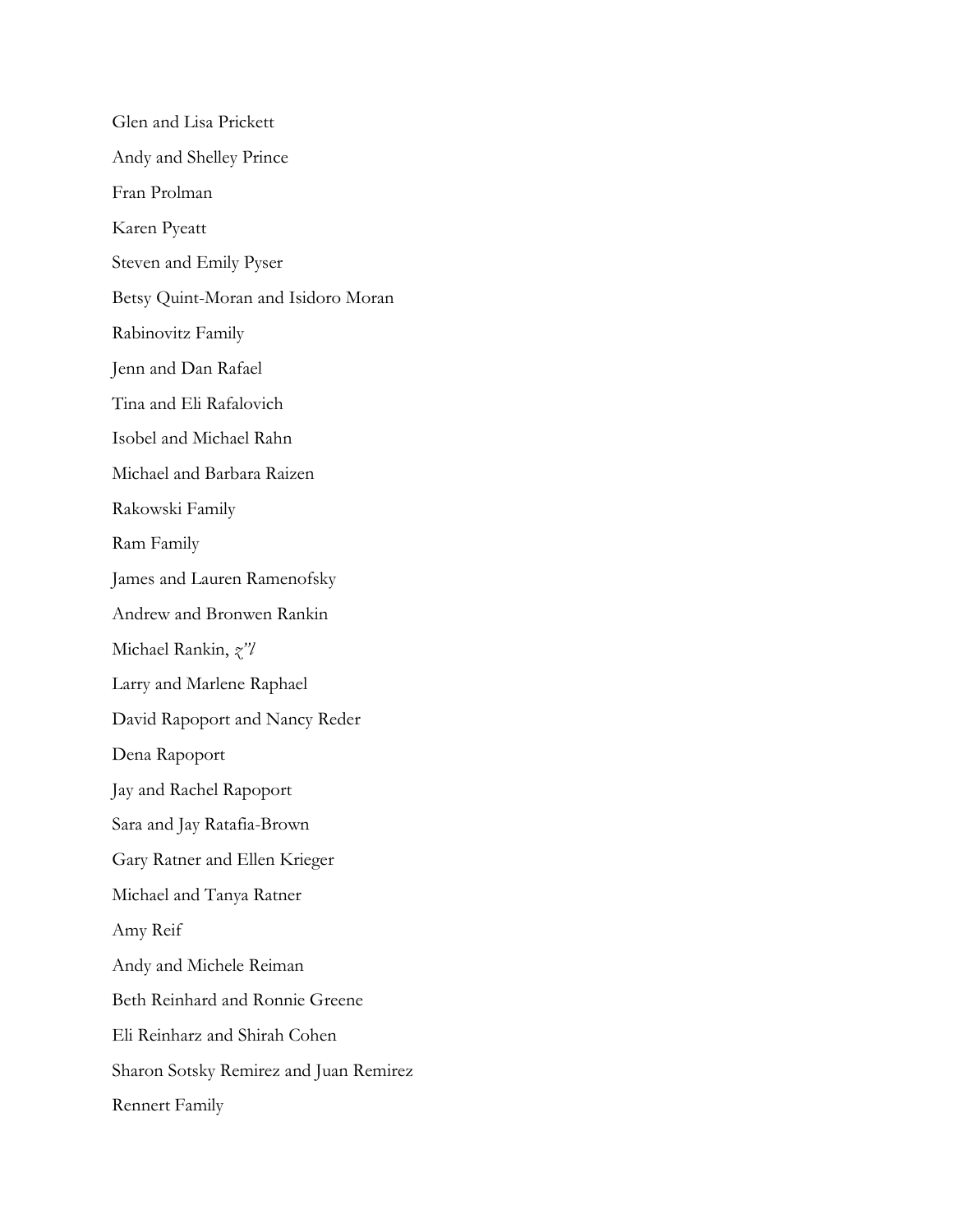Cantor Rachel Rhodes and Dov Rhodes Elliot and Diana Rhodeside Chuck and Pam Richardson Mark and Marjorie Richardson Sherri Richman Lawrence Riesenbach and Timothy Ky Riesenberg Family Dave Rifkin and Beth Heleman Mara and Bruce Riggins Gary Rimar and Nirmal Bhagabati Brendan Ritter Halle Ritter Sharon Ritter Al and Carole Robbins John and Rosario Robbins Sanford Robeck and Marsha Goldberg Carol Roberts Matthew Robinson Sean and Rebecca Roche Jason and Jacqueline Rockman Stephen Rockower Richard and Rochelle Rogart Robert and Audrey Romasco Rome Family Meggan Roper Susan Rose and Ken Portnoy Janet and Russ Roseman Aldo and Graciela Rosemblat Doug and Marla Rosen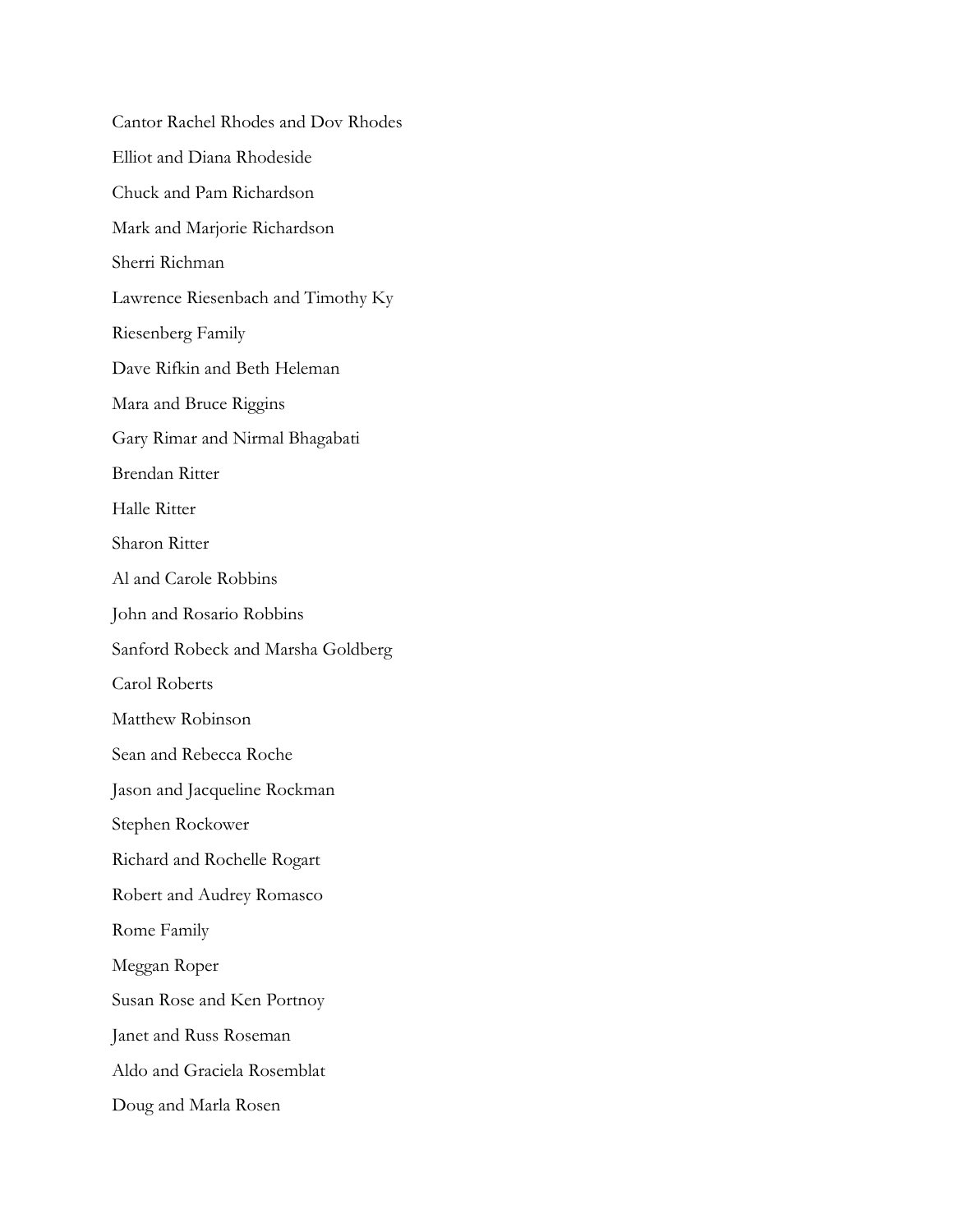Talia Rosen Eli Rosenbaum and Cynthia Barvin Jeff and Alison Rosenberg Robert Rosenberg and Mary Ann Kennedy Brian Rosenbloom and Melani Spiegel Erik and Sarah Rosenfeld Haley Rosengarten Fran Rosenstein Diane Rosenthal and David Egelhofer Jeffrey Rosenzweig and Marci Love Laura and Andy Rosh Jonathan Ross and Linda Harris Philip and Jean Ross Gary and Marilyn Rossen Rossman Family Bernie and Louise Rostker David and Heather Rostker Karl and Sandi Rothman Mark and Shana Rothman Laurie Rowe Bobby and Tobi Rozen Ira and Juliana Rubenstein Robert Rubenstein Allan Rubin and Southy Walton Richard and Gail Rubin Adam and Jennifer Rudo Stephen and Diana Ruth Pia and Adam Ruttenberg Sachwitz Family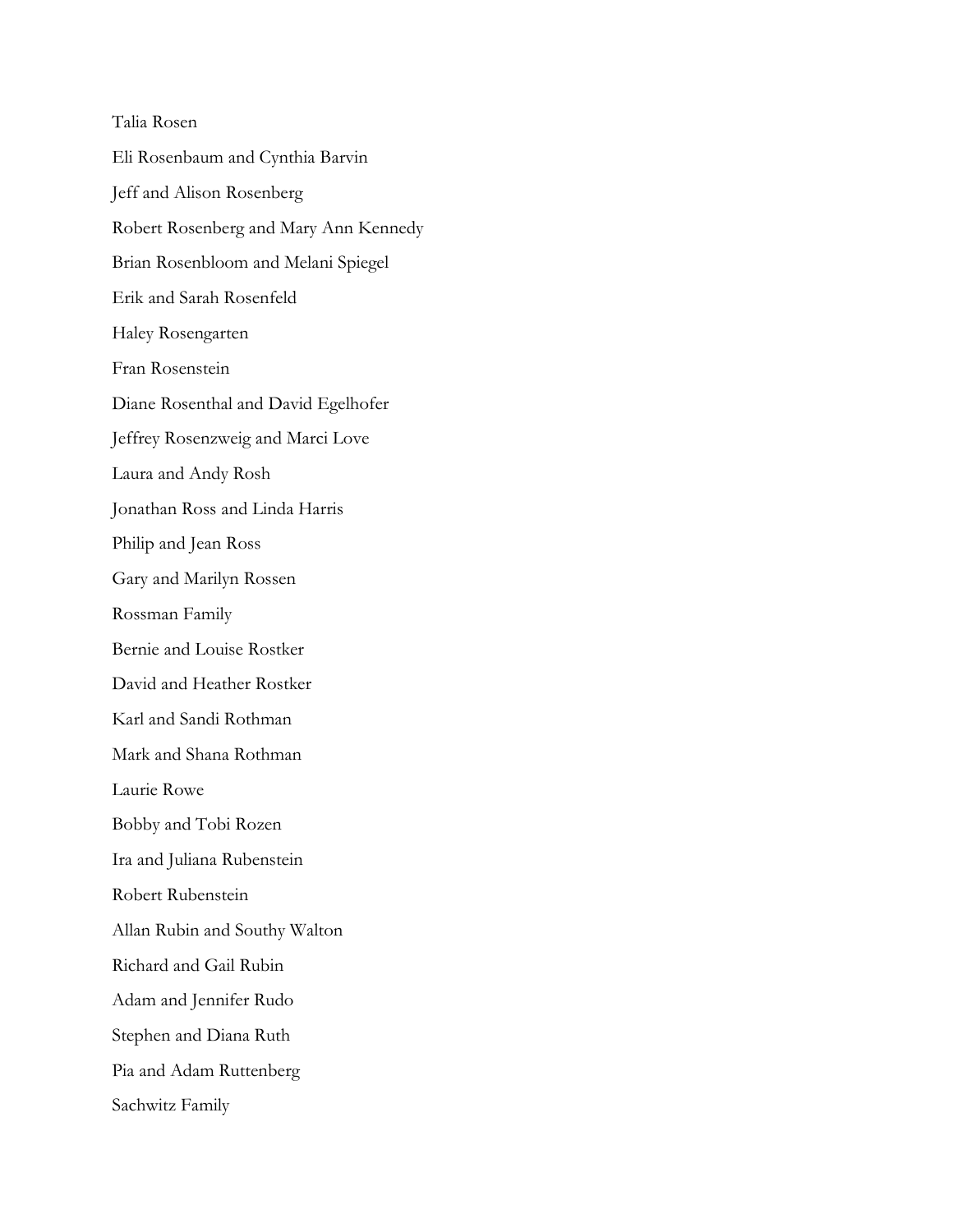Natasha Sacouman and Kevin Minsky Soop and Jan Saferstein Sol and Ellen Safran Ken and Jessica Salen Debra Salkind Jonathan and Lori Sallet Carl and Ellen Salsbury James and Daisy Samarias Douglas Sanderson and Audrey Goldstein Curt and Toni Sandler Mark and Michelle Sandler Richard and Lisa Sapperstein Marjorie Sauber Steven and Joanne Saxe Rabbi Jeffrey Saxe and Jaimee Saxe Sandra Saydah Ellen Schaefer and Nathan White Gloria Schaefer Mike and Jill Schaub Rachel Schechter Geraldine Schehr Daniel and Rena Scheinkman Daniel and Rena Schiller Steven and Julie Schiller Ray and Pat Schleicher Paul Schlesinger Robert and Helene Schlossberg Nina Schlossman and John Keeling Clarine Schmukler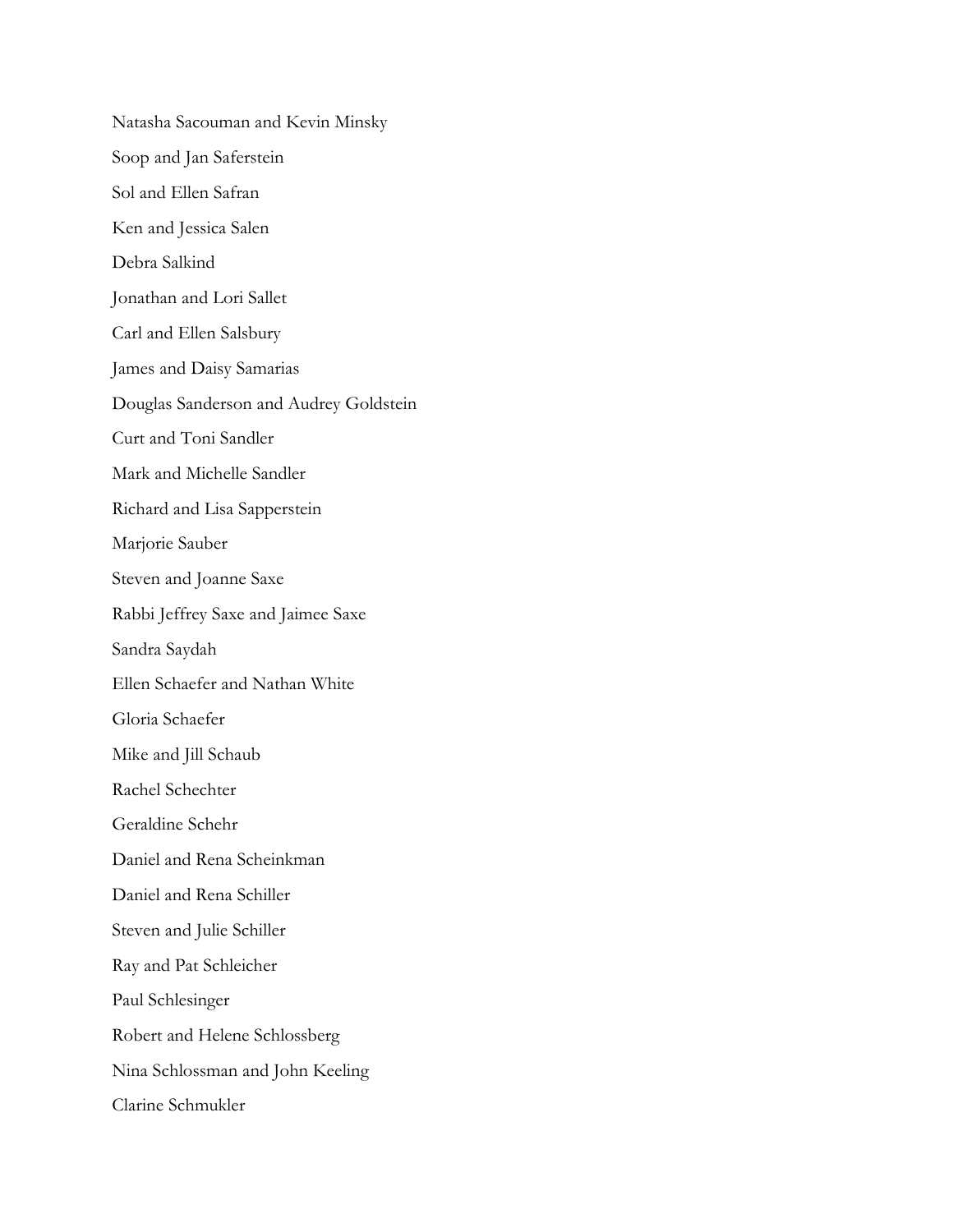Marla and Peter Schnall Marc and Deborah Schneider Mark and Lisa Schneider Robert and Deborah Schoenberger Dan and Lisa Schonfeld Tibor and Barbara Schonfeld Schroeder Family Barbara Schulman Robert and Ronnie Schulman Jonathan and Lauren Schwabish Deborah Schwartz and Allan Yellowitz Donna Schwartz and Gregg Maisel Kenneth Schwartz and Karen Kerley-Schwartz Mark Schwartz and Jayme Sophir Mitchell and Laura Schwartz Sheldon and Janet Schwartz Rabbi Amy Schwartzman and Kevin Moss Albert and Felicia Schwenk Joshua and Katherine Sear Theodore Sebastien and Deveny Deck Sebastien Leah Fried Sedwick Jeffrey and Randy Segal Kathleen Gilles Seidel Hank and Judy Seiff Joshua and Jennifer Seiff Heather and Ben Selig Eric Selwyn Karen Selwyn and Philip Selwyn, *z"l* Eddie Senn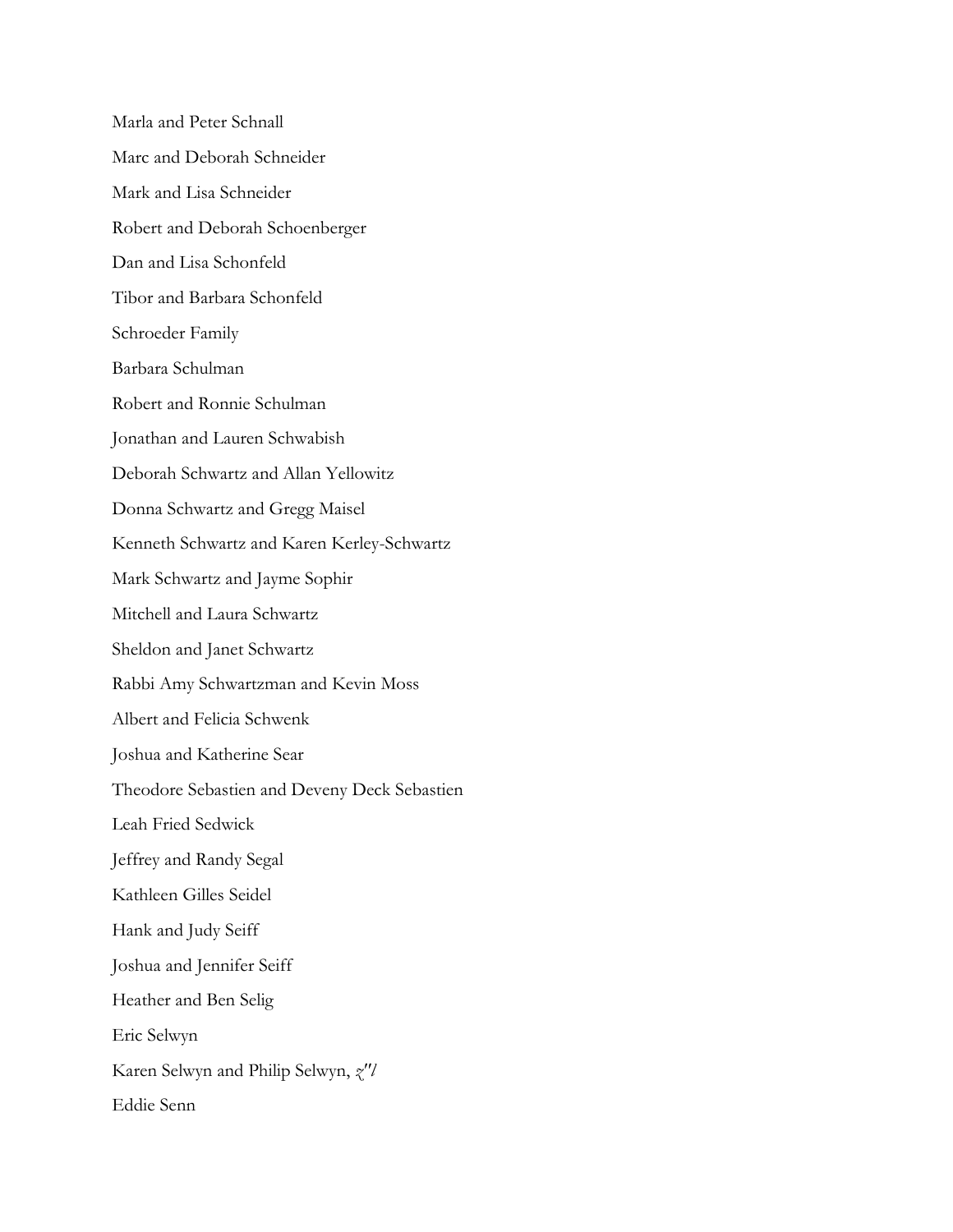Kathy and Tom Sgroi Simin Shahrad Robert and Iris Shamaskin Jonathan and Virginia Shames Hal and Lisa Shapiro Jeffrey Shapiro and Sara Levy Paul Shapiro Michael Shapiro and Julie Rosenberg Robert Sharer and Karen Hendrixson Marilyn Tebor Shaw Amanda and Jordan Sheckman Ileen Shefferman Sylvia Shenk Julian and Dawa Shepard David and Ellen Sher Gerson and Margery Sher Gary and Jeanne Shiffman Phoebe Shiffman Rene and Michael Shiohama Rabbi Michael Shire and Rabbi Marcia Plumb Cantor Michael Shochet and Denise, Sondra, and Bernard Shochet David S. Shrager Foundation Michael and Mary Lou Shumate Robert and Stefanie Sigal Paula Silberberg Helen Silberminz and Samuel Worthington Pamela Silberstein Silver-Levy Family Bernard and Irene Silver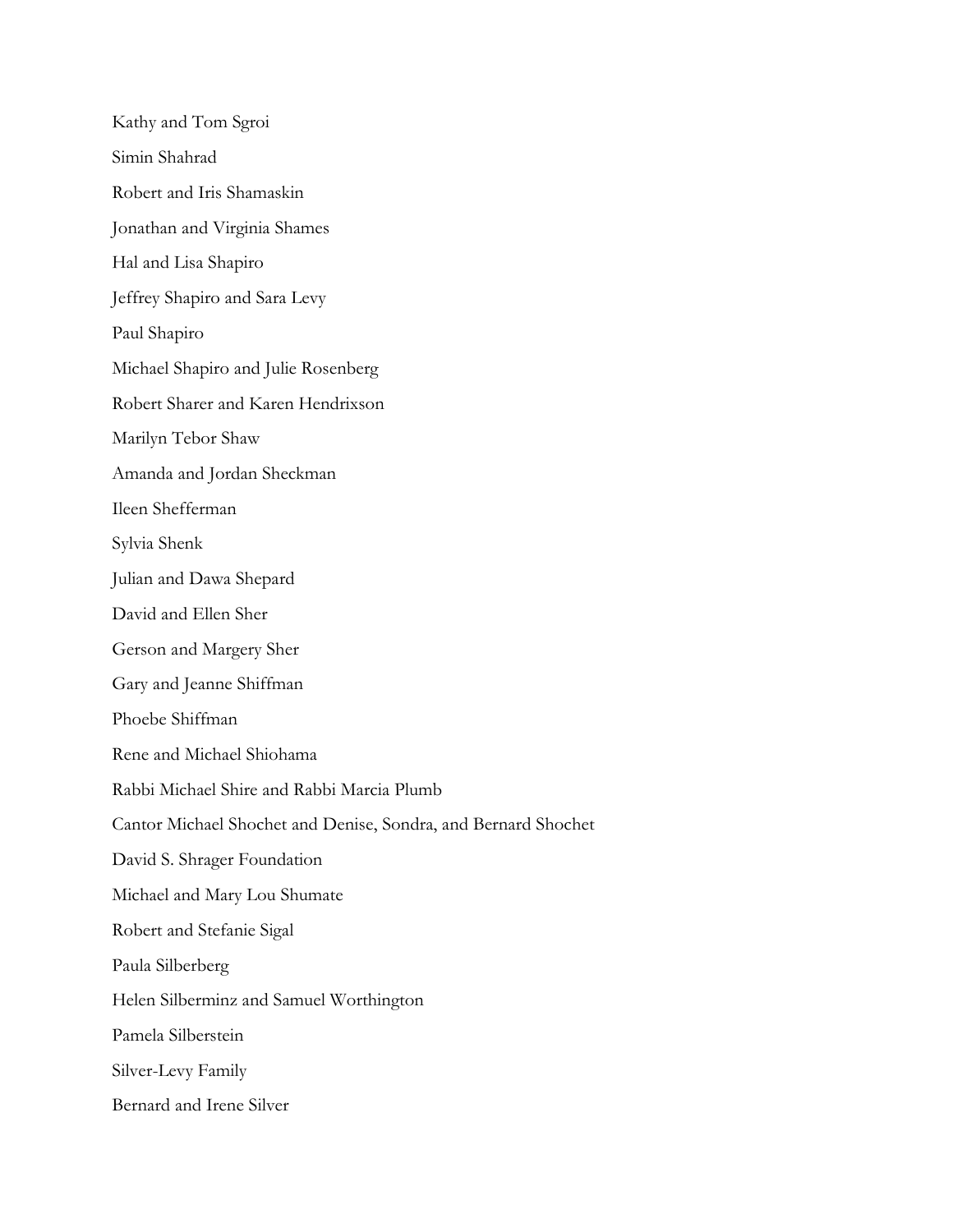Beth Silver and Adam Gruen Joan Silverlieb Robert and Patricia Silverman Lynne and Robert Silverstein Michael Silverstein and Roberta Gartside David and Patricia Simon James and Debra Simon Jennifer Simon and Fred Phillips Len and Gail-Ann Simon Marcus and Rachel Simon Sam and Susan Simon Zach Sinclair Gregg Skall Jeff and Loretta Skigen Marya Slade Joshua Slan and Stacey Cohn Hope, Michael, and Angie Slonim Joan Slottow Don and Debra Smith Helen Smith Howard Smith and Beth Singer Ray and Dana Smith Ian and Susan Snyder and Family Diana and Aaron Sokolow Nina Solarz Beano Solomon Laurie and Gabriel Solomon Michael and Karen Solomon Robert Sonenthal and Eleanor Melamed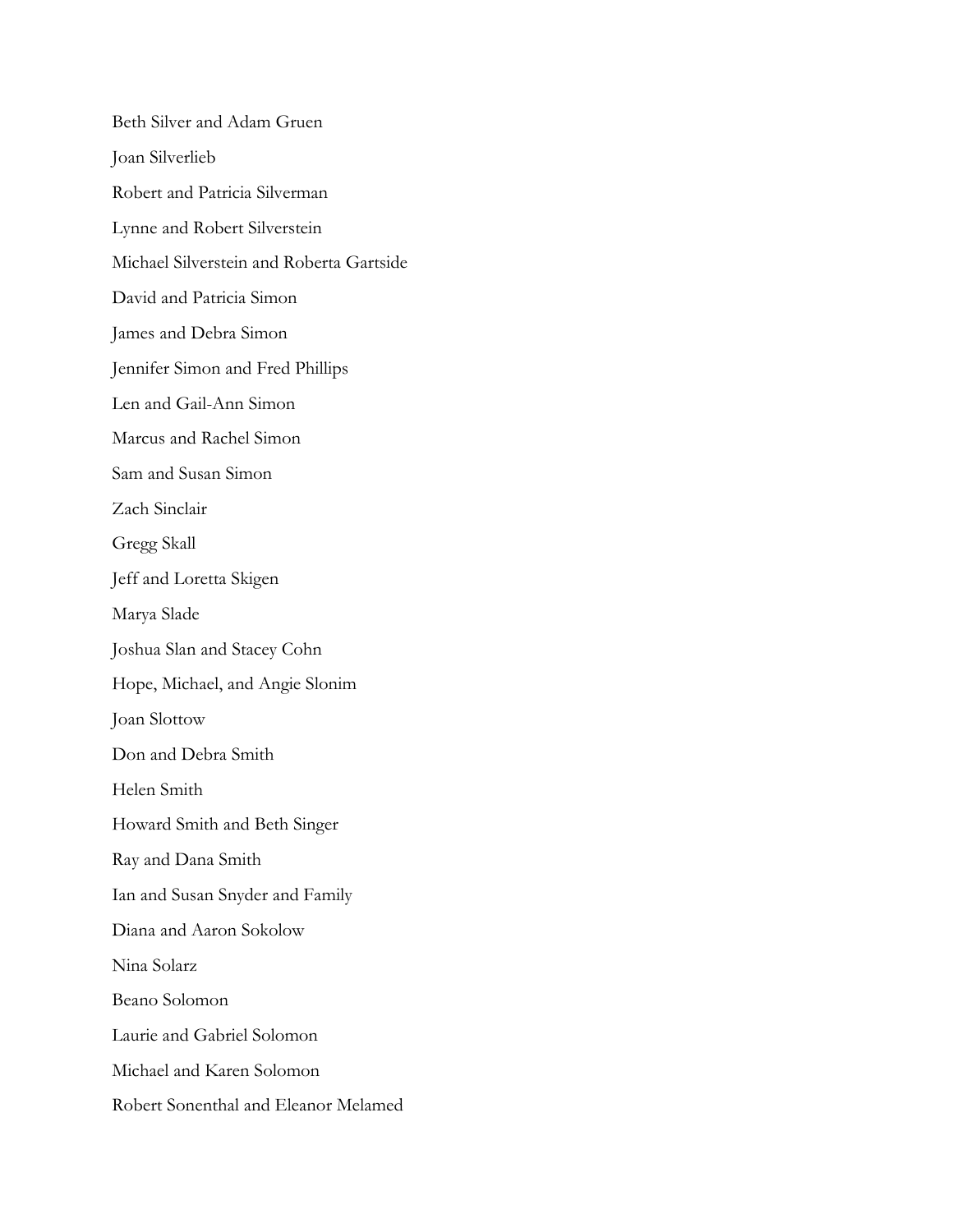Erica and Jim Spaulding Karen Special Myrna and Arnold Speert Jana Lepon Spencer Deborah Spero Elizabeth and Jeffrey Spike Larry Spirgel and Koko Ives Marcy Spiro Spitalney-Shanklin Family Randy and Ellen Spolter Jeffrey and Melissa Sporn David and Justine Springberg Jeremy and Lauren Staadeker Alexander and Lynn Starr Jamie Starr David Stearman Gary and Kathleen Stearman Frederick and Holly Stearns Joanne and Tom Stefanick John and Laurie Steiger Stein Family Dale and Sandra Stein Elise Stein Harry and Miriam Stein Tammar and Fred Stein Jason Steinbaum and Miriam Kleiman Hal and Lana Steinberg Barbara Stephenson and Matthew Furbush Keith and Gale Sterling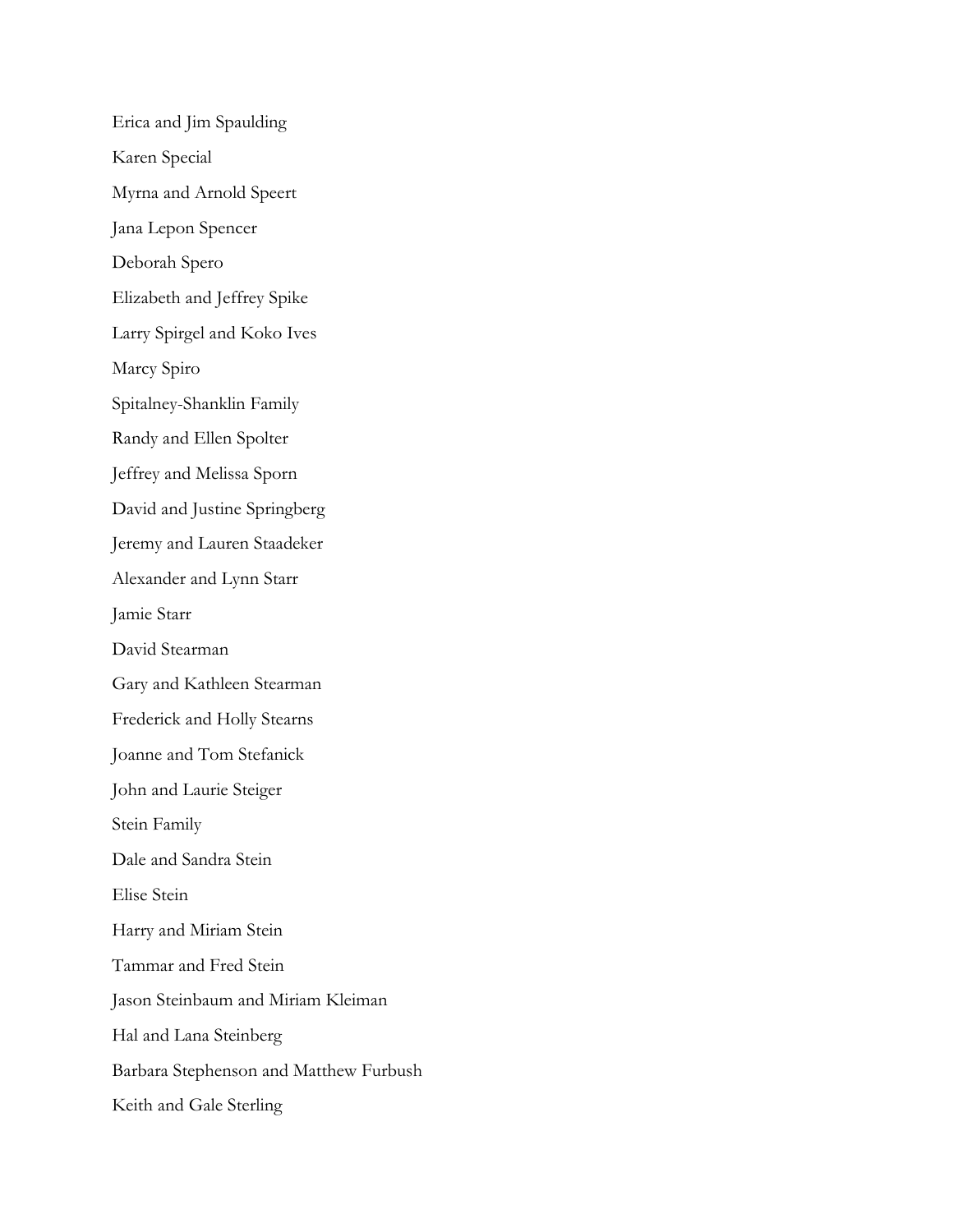Lawrence and Mindy Stern Richard Stern and Judith Yoder Alene and Steven Sternlieb Robert and Bethany Stevenson Joel and Andrea Stillman Jon Stoloff and Carol Sacks Estelle, Erica, and Doug Strassler Evelyn and Barry Strauch Stregack-Bloom Family Ina Strichartz Beth Stroul Jeremy and Jan Strozer Norman and Judith Sue Sullivan-Krug Family Elana and Matt Sullivan Scott Sunshine Robert and MiYoung Suslowitz Donald Sussman and Jessamy Taylor Deborah and Daniel Sutton Marjorie Swirsky Jamie Tabb and Bianchi Suarez James Talens and Nina Lane Adam Tanenbaum Brian Tanenbaum and Zoe Danon Robert and Pamela Tanenbaum Andrew and Kazuko Tanzer Jennifer Tatel David Taube and Somer Cross Douglas and Stephanie Tebor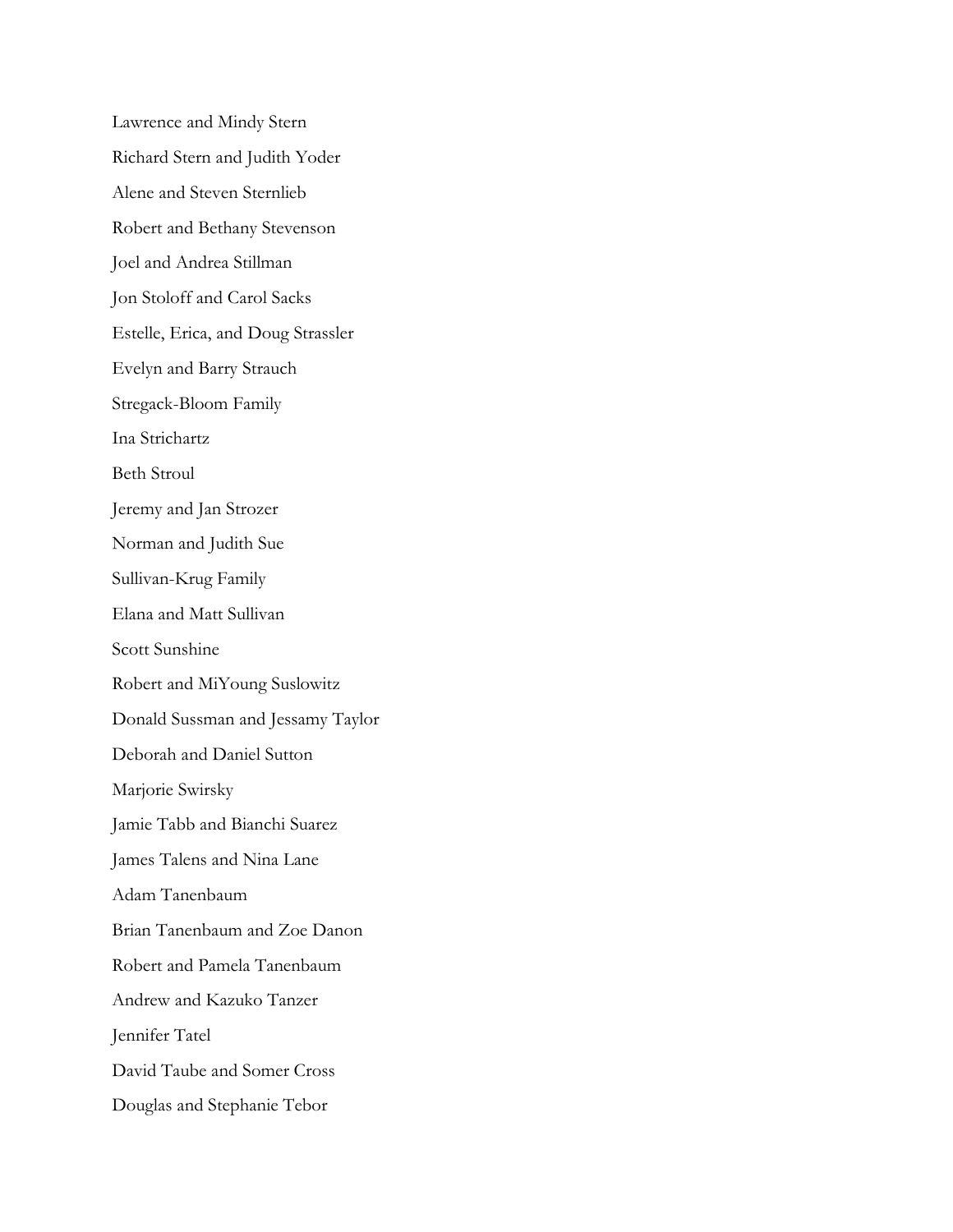Dorothy and Max Tedford Chuck and Anita Thornton Thrasher Family Frank and Janice Tichauer Charles and Debra Tievsky H. Stetson and Sandra Tinkham Chuck Todd and Kristian Denny Todd Julie Schechter Torres and Jose Torres John and Nancy Trainer Michael Trauberman and Amy Golden Treibitz Family Family of Andrew Trice *z"l* Trillion Creative, LLC Norma S. Tucker Turetsky Family Turkel Family Jeffrey Urbach and Janet Kahn Paul and Ilene Van Hoozer Patrick Vennebush and Nadine Block Gary and Phyllis Villani Marlene Voelker Alison and Brian Waldman Debra Walther and Ron Schwadron Jay Warshawsky and Carole Pollner Tiffany and Mike Wasserman Marjorie Wayne Kenneth and Andrea Weckstein Lisa Weckstein and Tim Martin Laura Weil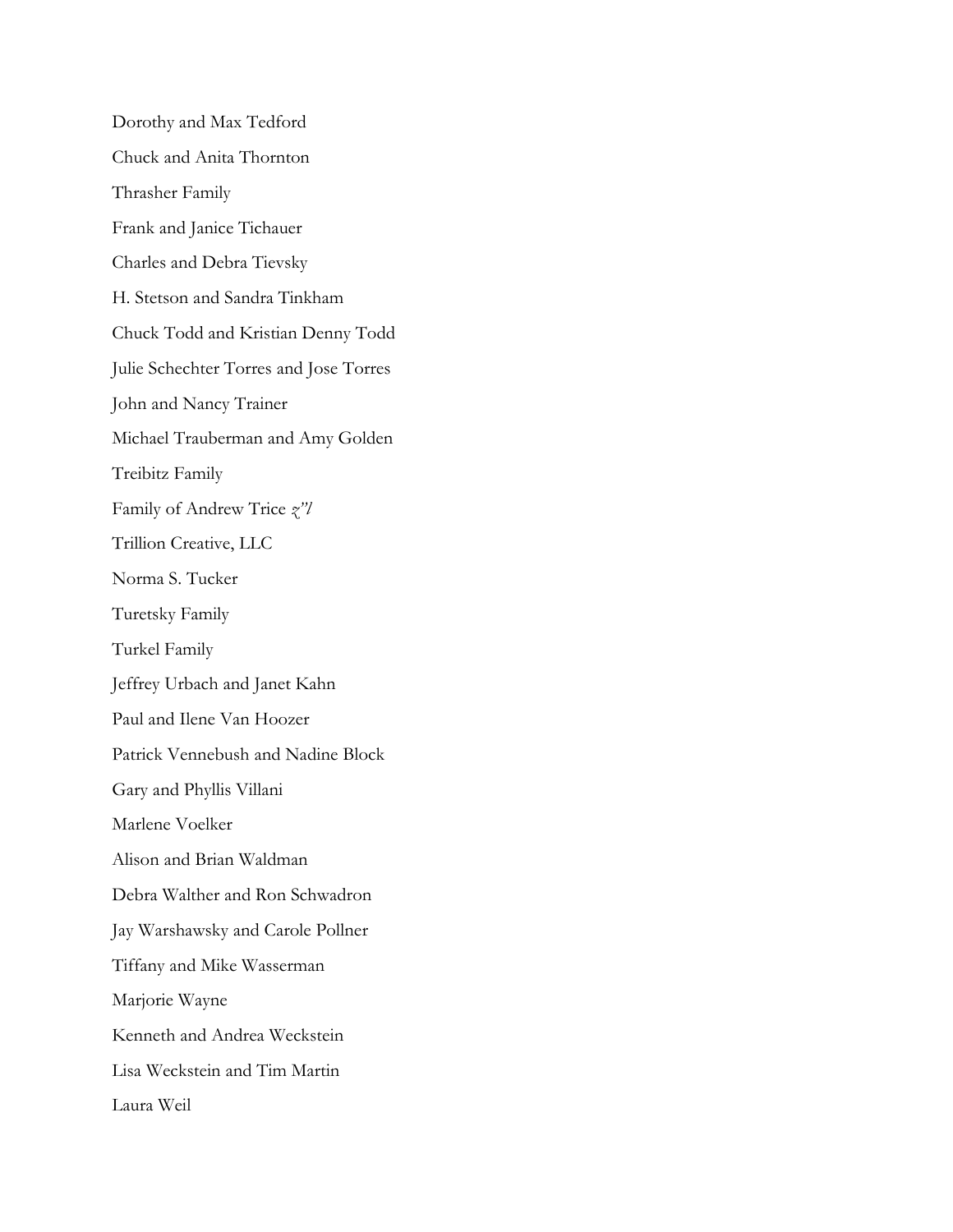Peter and Samara Weilenmann Hillel Weinberg and Debra Weiner Howard Weinberg and Katarina Grauman Richard J. Weinberg Mark Weiner Don Weinstein, Beth Fayonne Doughty, and Penny Weinstein Iram and Lynnie Weinstein Lawrence and Susan Weinstock Miriam Weisberg and Kerry Stackpole Armand B. and Judy Weiss *z"l* Cory Firestone Weiss and Martin Weiss Fred and Amy Weiss Judie Weiss Sharon Korman Weiss Tanya Weiss Donald and Edna Weitzman Michele Werner and Geoff Drucker Richard Wexell and Lisa Horowitz Bruce and Roslyn Whitehead Karen and Jim Whitman Mitchell and Julia Wiener June Willenz Pam Willenz Prescott and Judith Williams Gordon and Luiza Wilson James and Anne Wilson Jonathan and Annalena Winer Alex and Malissa Winograd Jennifer Winograd